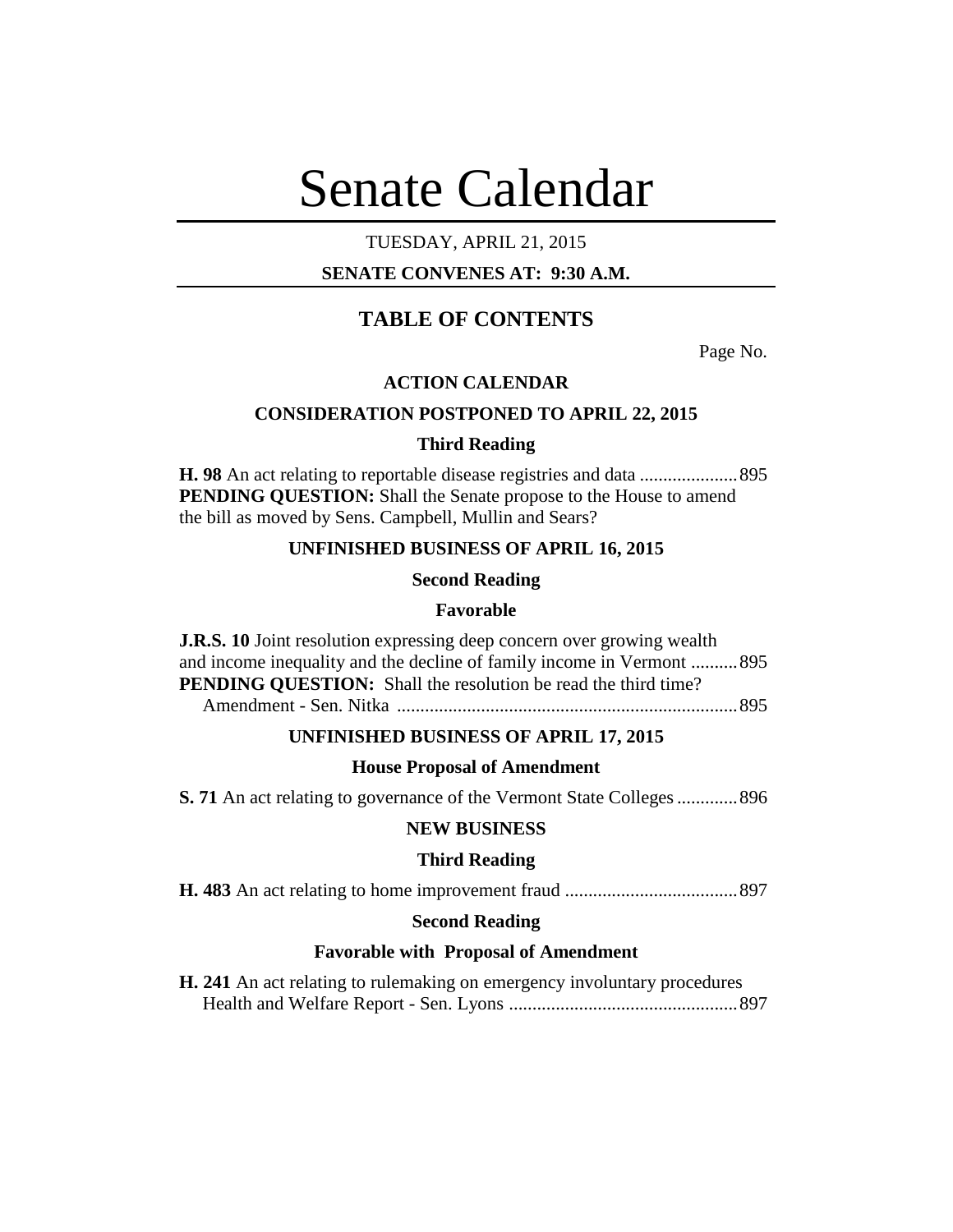# **NOTICE CALENDAR**

# **Second Reading**

# **Favorable with Proposal of Amendment**

| <b>H. 105</b> An act relating to disclosure of sexually explicit images without                                                    |  |
|------------------------------------------------------------------------------------------------------------------------------------|--|
| consent                                                                                                                            |  |
| H. 120 An act relating to creating a Vermont false claims act                                                                      |  |
| <b>H. 488</b> An act relating to the State's Transportation Program and<br>miscellaneous changes to laws related to transportation |  |
|                                                                                                                                    |  |

# **ORDERED TO LIE**

**S. 137** An act relating to penalties for selling and dispensing marijuana......923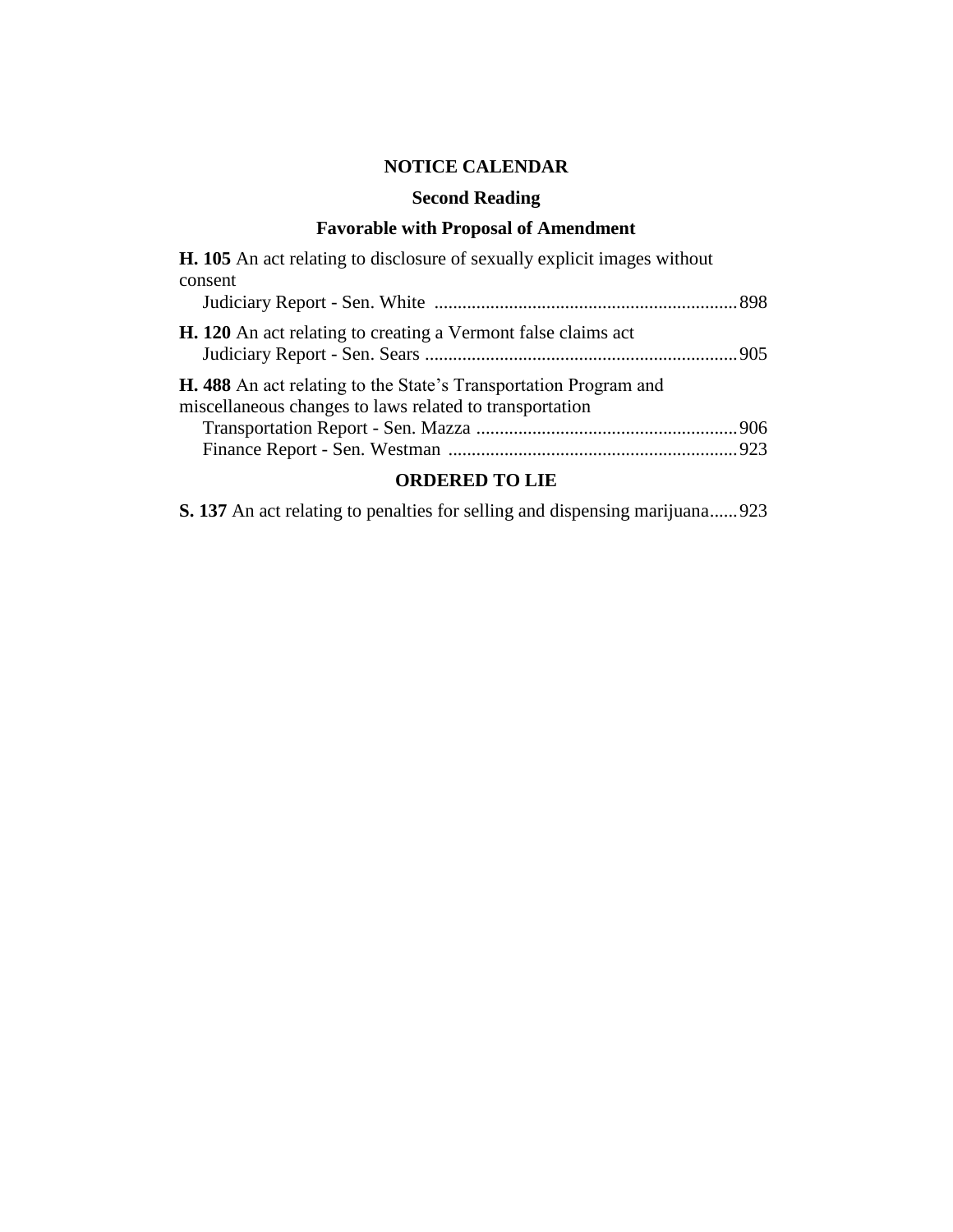#### **ORDERS OF THE DAY**

#### **ACTION CALENDAR**

#### **CONSIDERATION POSTPONED TO APRIL 22, 2015**

#### **Third Reading**

#### **H. 98.**

An act relating to reportable disease registries and data.

**PENDING QUESTION:** Shall the Senate propose to the House to amend the bill as moved by Senators Campbell, Mullin and Sears?

(For text of amendment see Senate Journal of April 15, 2015, page 445)

#### **UNFINISHED BUSINESS OF THURSDAY, APRIL 16, 2015**

#### **Second Reading**

#### **Favorable**

#### **J.R.S. 10.**

Joint resolution expressing deep concern over growing wealth and income inequality and the decline of family income in Vermont.

**PENDING QUESTION:** Shall the resolution be read the third time?

(For text of resolution, see Senate Journal for January 23, 2015, page 47)

#### **Amendment to J.R.S. 10 to be offered by Senator Nitka**

Senator Nitka moves to amend the resolution as follows:

First: By striking out the fourth *Whereas* clause in its entirety and inserting in lieu thereof a new clause to read as follows:

*Whereas*, in the same newspaper commentary, Stiglitz noted middle-class household income, when adjusted for inflation, is lower than in 1996, and consequently causing service cuts to low- and middle-income Americans; however, it should be recognized that Vermont has expanded the eligibility for several programs it offers, such as Medicaid and the Low Income Heating Assistance Program; and additionally, Vermont has expanded the free school breakfast and lunch program to children who previously paid a reduced price; and, it should also be noted, that almost all of Vermont's children have health care coverage and Vermont has been a leader in providing health care to children for at least twenty years, and

Second: By striking out in its entirety the second-to-last *Whereas* clause that reads: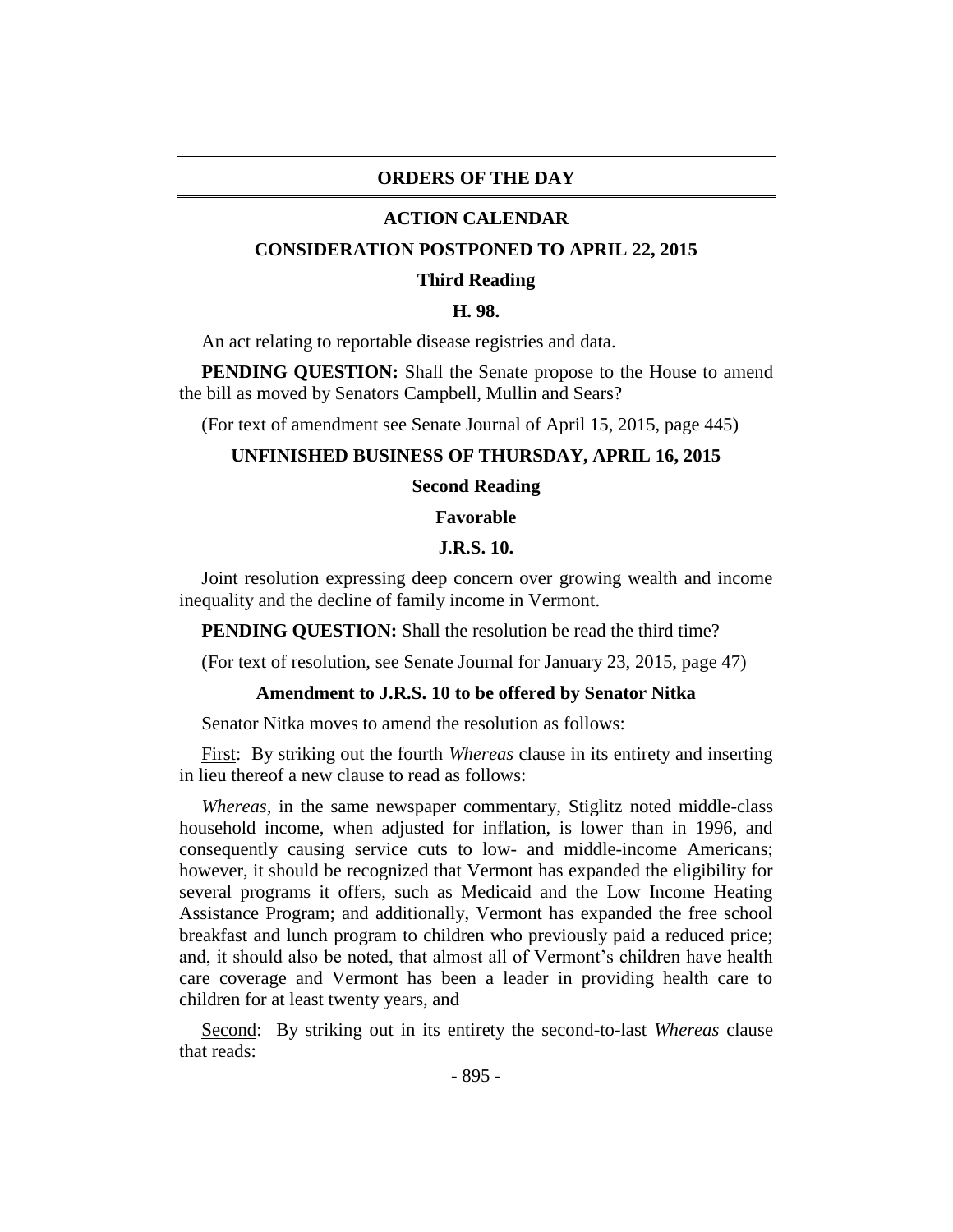*"Whereas*, in a November 2014 community assessment, Capstone Community Action reported that the aftermath of the recent recession has resulted in more Vermonters on public assistance, and"

## **UNFINISHED BUSINESS OF FRIDAY, APRIL 17, 2015**

## **House Proposal of Amendment**

#### **S. 71.**

An act relating to governance of the Vermont State Colleges.

The House proposes to the Senate to amend the bill as follows:

First: In Sec. 1, in 16 V.S.A. chapter 72, by striking out § 2185 (determination of residency for tuition purposes) in its entirety and inserting in lieu thereof the following:

## § 2185. DETERMINATION OF RESIDENCY FOR TUITION PURPOSES

(a) The Board of Trustees shall adopt policies related to residency for tuition purposes, consistent with State and federal requirements.

(b) Any member of the U.S. Armed Forces of the United States on active duty who is transferred to Vermont for duty other than for the purpose of education shall, upon transfer and for the period of active duty served in Vermont, be considered a resident for in-state tuition purposes at the start of the next semester or academic period.

Second: In Sec. 1, in 16 V.S.A. § 2171, by striking out subsection (a) in its entirety and inserting in lieu thereof a new subsection (a) to read as follows:

(a) There is created as a part of the educational system of the State of Vermont a public corporation to be known as "Vermont State Colleges," which Colleges" or any other name that the Board of Trustees, established under section 2172 of this chapter, selects at a meeting duly warned for that purpose, provided that the word "Vermont" shall appear in the selected name. The Corporation shall plan, supervise, administer, and operate facilities for education at the postsecondary level supported in whole or in substantial part with State funds; however, while the Corporation shall maintain cooperative relations with the University of Vermont and State Agricultural College, nothing in this chapter shall give the corporation Corporation any responsibility for the planning, supervision, administration, or operation of the University.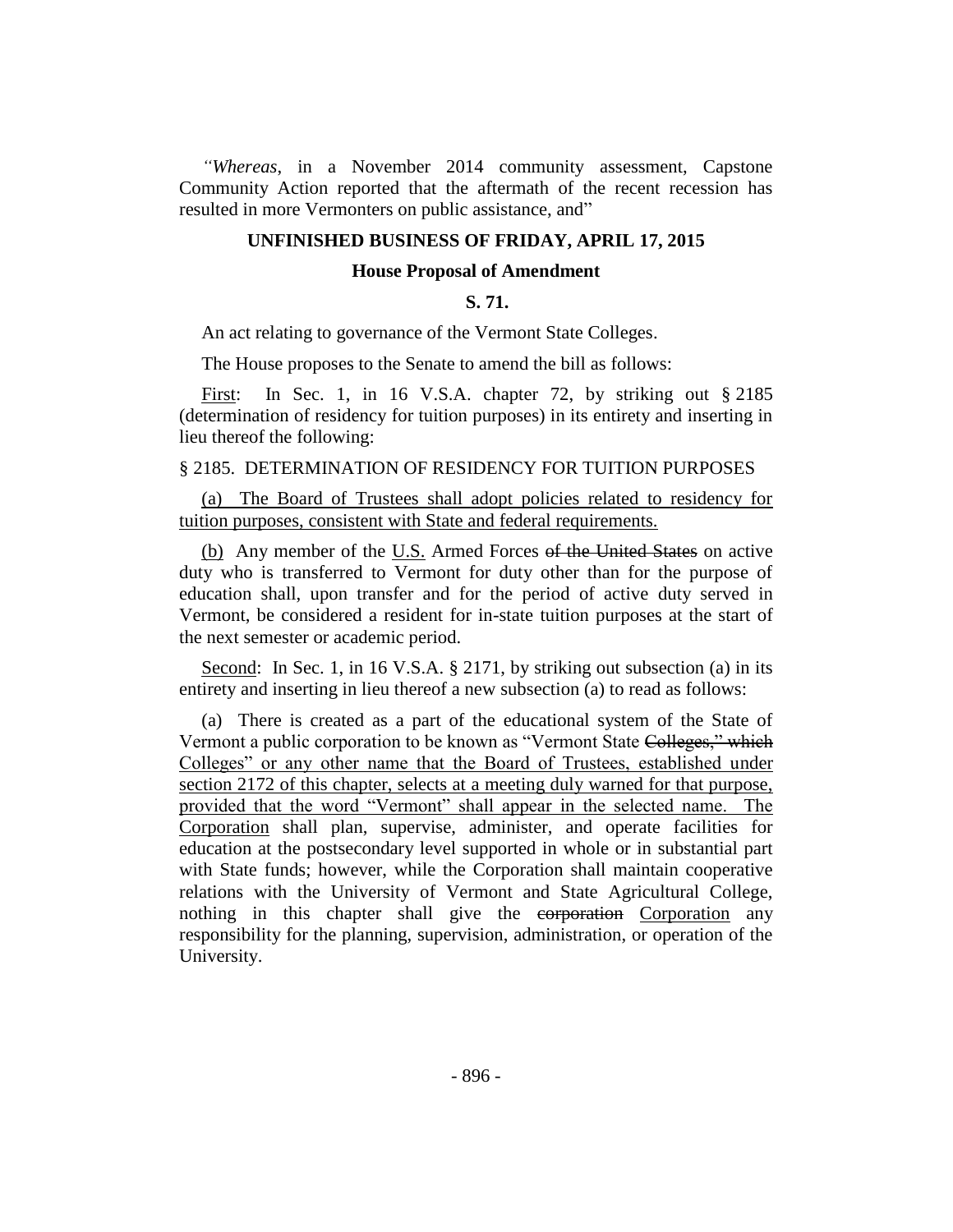Third: By adding a new section to be Sec. 2 to read as follows:

Sec. 2. EFFECT OF AMENDMENT

In Sec. 1 of this act, 16 V.S.A. § 2171(a) is amended by authorizing the Board of Trustees established under 16 V.S.A. § 2172 to select a different name for the Corporation presently known as "Vermont State Colleges." Notwithstanding any name that the Board of Trustees selects for the Corporation pursuant to 16 V.S.A. § 2171(a):

(1) All legal instruments executed in the name of the Vermont State Colleges or in any subsequent name selected under 16 V.S.A. § 2171(a) shall be legally binding on the Corporation.

(2) All statutory references to "Vermont State Colleges" shall mean the Corporation created under 16 V.S.A. § 2171(a).

And by renumbering the remaining sections to be numerically correct.

## **NEW BUSINESS**

#### **Third Reading**

#### **H. 483.**

An act relating to home improvement fraud.

#### **Second Reading**

#### **Favorable with Proposal of Amendment**

#### **H. 241.**

An act relating to rulemaking on emergency involuntary procedures.

## **Reported favorably with recommendation of proposal of amendment by Senator Lyons for the Committee on Health & Welfare.**

The Committee recommends that the Senate propose to the House to amend the bill as follows:

First: In Sec.1, subsection (a), subdivisions (1) and (2)(B), by striking out the words "as a nurse practitioner" after Vermont Board of Nursing where it twicely appears

Second: By striking out Sec. 2 in its entirety and inserting in lieu thereof the following:

Sec. 2. 18 V.S.A. § 7251 is amended to read:

§ 7251. PRINCIPLES FOR MENTAL HEALTH CARE REFORM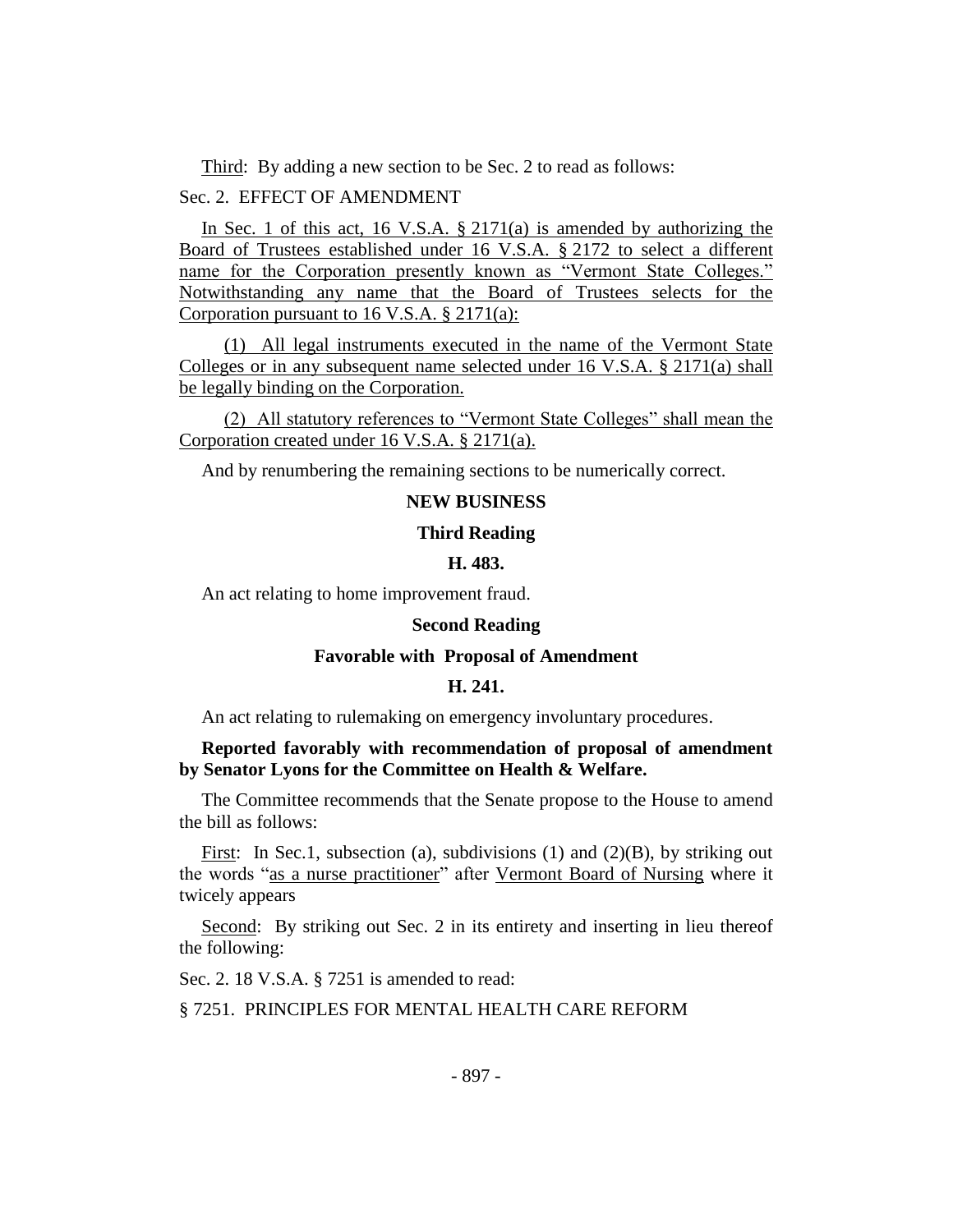The General Assembly adopts the following principles as a framework for reforming the mental health care system in Vermont:

\* \* \*

(9) Individuals with a psychiatric disability or mental condition who are in the custody or temporary custody of the Commissioner of Mental Health and who receive treatment in an acute inpatient hospital unit, intensive residential recovery facility, or a secure residential recovery facility shall be afforded at least the same rights and protections as those individuals cared for at the former Vermont State Hospital that reflect evidence-based best practices aimed at reducing the use of emergency involuntary procedures.

(Committee vote: 5-0-0)

(For House amendments, see House Journal for March 17, 2015, page 420 and March 18, 2015, page 440)

## **NOTICE CALENDAR**

#### **Second Reading**

#### **Favorable with Proposal of Amendment**

#### **H. 105.**

An act relating to disclosure of sexually explicit images without consent.

**Reported favorably with recommendation of proposal of amendment by Senator White for the Committee on Judiciary.**

The Committee recommends that the Senate propose to the House to amend the bill by striking out all after the enacting clause and inserting in lieu thereof the following:

Sec. 1. 13 V.S.A. § 2605 is amended to read:

§ 2605. VOYEURISM

(a) As used in this section:

\* \* \*

(6) "Sexual conduct" shall have the same meaning as in section 2821 of this title.

(7) "Surveillance" means secret observation of the activities of another person for the purpose of spying upon and invading the privacy of the person.

 $(7)(8)$  "View" means the intentional looking upon another person for more than a brief period of time, in other than a casual or cursory manner, with the unaided eye or a device designed or intended to improve visual acuity.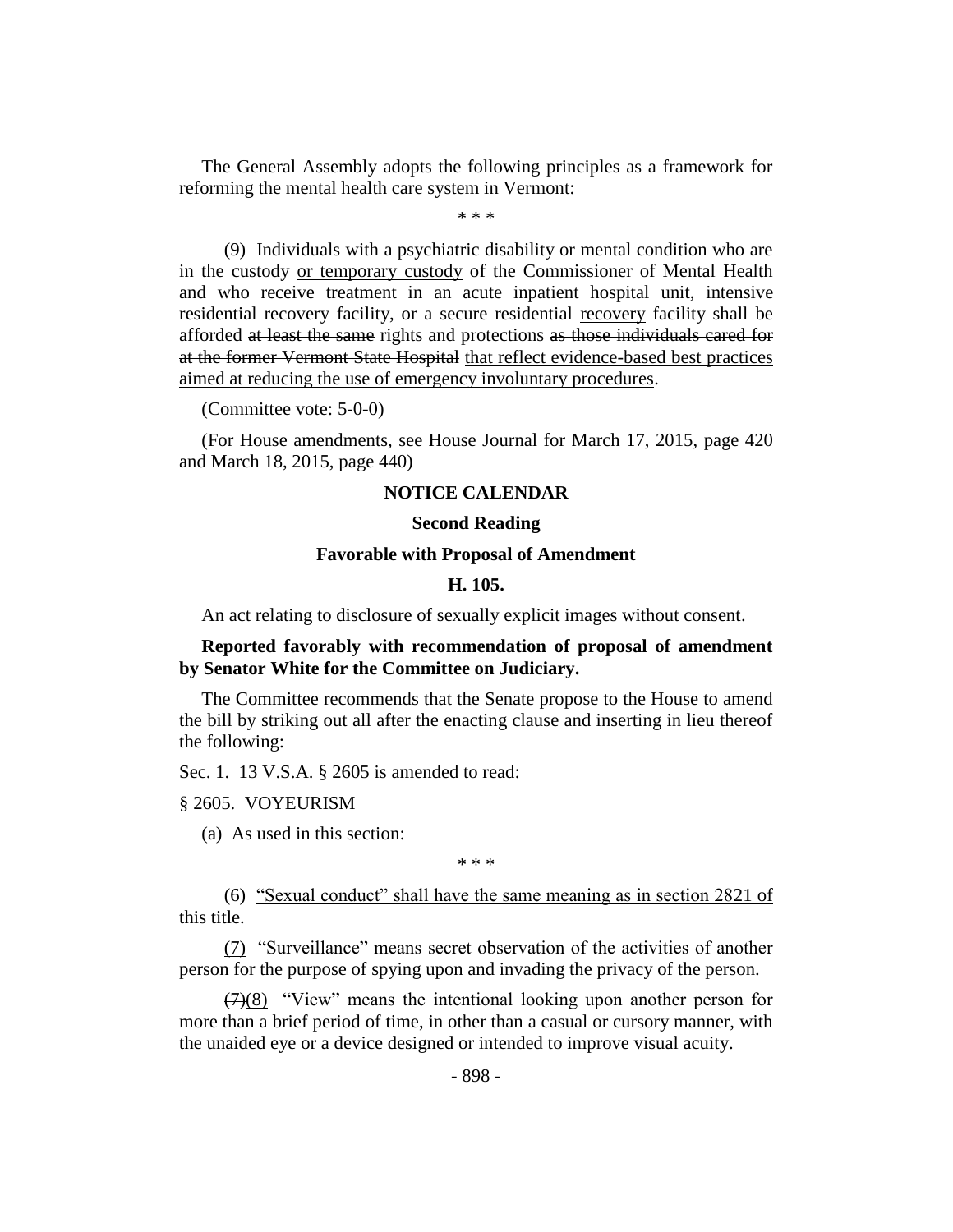\* \* \*

(e) No person shall intentionally photograph, film, or record in any format a person without that person's knowledge and consent while that person is in a place where a person has a reasonable expectation of privacy and that person is engaged in a sexual act as defined in section 3251 of this title conduct.

\* \* \*

Sec. 2. 13 V.S.A. § 2606 is added to read:

## § 2606. DISCLOSURE OF SEXUALLY EXPLICIT IMAGES WITHOUT CONSENT

(a) As used in this section:

(1) "Disclose" includes transfer, publish, distribute, exhibit, or reproduce.

(2) "Harm" means physical injury, financial injury, or serious emotional distress.

(3) "Minor" means a person less than 18 years of age.

(4) "Nude" means any one or more of the following uncovered parts of the human body:

(A) genitals;

(B) pubic area;

(C) anus; or

(D) post-pubescent female nipple.

(5) "Sexual conduct" shall have the same meaning as in section 2821 of this title.

(6) "Visual image" includes a photograph, film, videotape, recording, or digital reproduction.

(b)(1) A person violates this section if he or she knowingly discloses a visual image of an identifiable person who is nude or who is engaged in sexual conduct, without his or her consent, with the intent to harm, harass, intimidate, threaten, or coerce the person depicted, and the disclosure would cause a reasonable person to suffer harm. A person may be identifiable from the image itself or information offered in connection with the image. Consent to recording of the visual image does not, by itself, constitute consent for disclosure of the image. A person who violates this subdivision (1) shall be imprisoned not more than two years or fined not more than \$2,000.00, or both.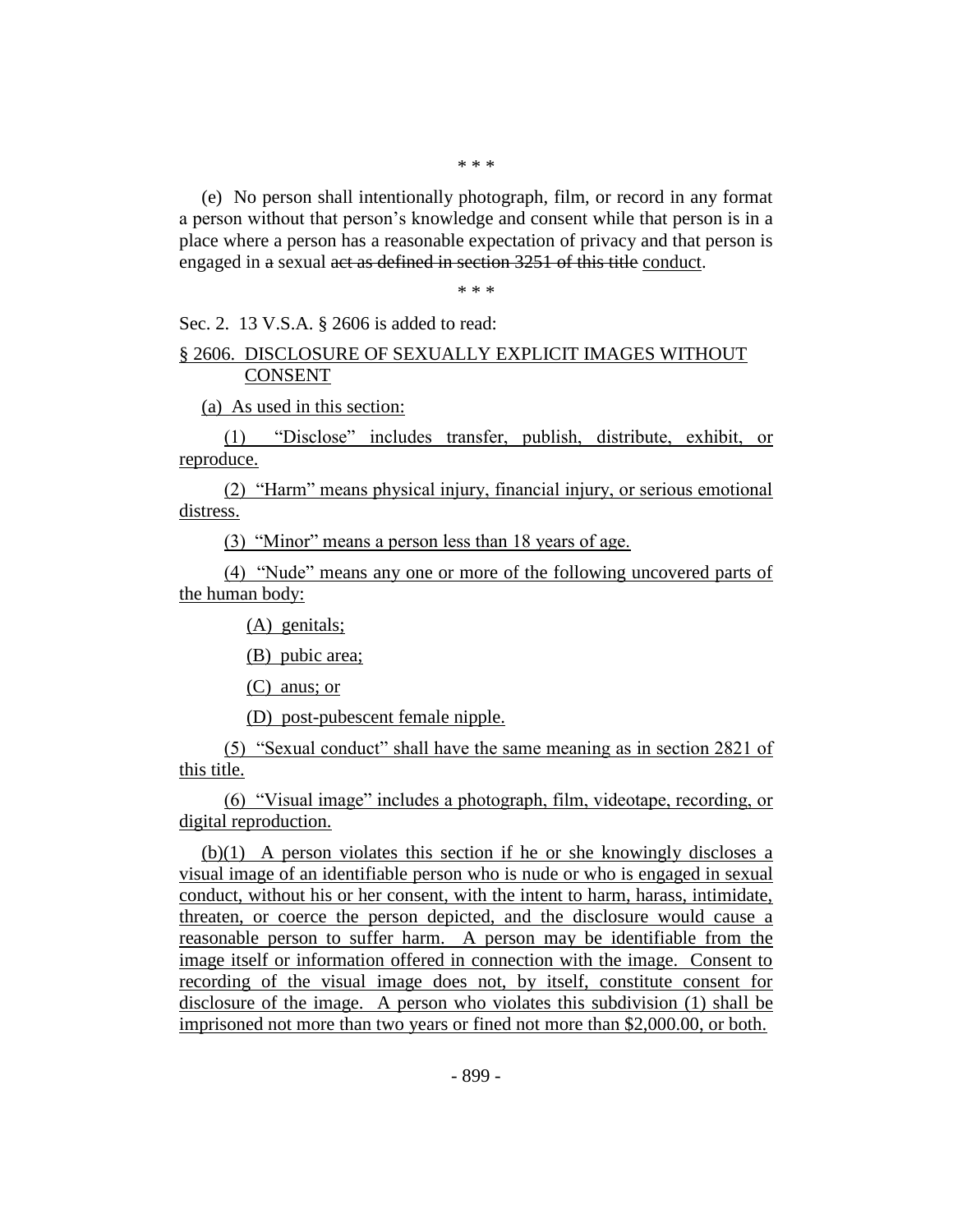(2) A person who violates subdivision (1) of this subsection with the intent of disclosing the image for financial profit and causes harm to the person depicted shall be imprisoned not more than five years or fined not more than \$10,000.00, or both.

(c) A person who maintains an Internet website, online service, online application, or mobile application that contains a visual image of an identifiable person who is nude or who is engaged in sexual conduct shall not solicit or accept a fee or other consideration to remove, delete, correct, modify, or refrain from posting or disclosing the visual image if requested by the depicted person.

(d) This section shall not apply to:

(1) Images involving voluntary nudity or sexual conduct in public or commercial settings or in a place where a person does not have a reasonable expectation of privacy.

(2) Disclosures made in the public interest, including the reporting of unlawful conduct, or lawful and common practices of law enforcement, criminal reporting, corrections, legal proceedings, or medical treatment.

(3) Disclosures of materials that constitute a matter of public concern.

(4) Interactive computer services, as defined in 47 U.S.C. § 230(f)(2), or information services or telecommunications services, as defined in 47 U.S.C. § 153, for content solely provided by another person. This subdivision shall not preclude other remedies available at law.

(e)(1) A plaintiff shall have a private cause of action against a defendant who knowingly discloses, without the plaintiff's consent, an identifiable visual image of the plaintiff while he or she is nude or engaged in sexual conduct and the disclosure causes the plaintiff harm.

(2) In addition to any other relief available at law, the Court may order equitable relief, including a temporary restraining order, a preliminary injunction, or a permanent injunction ordering the defendant to cease display or disclosure of the image. The Court may grant injunctive relief maintaining the confidentiality of a plaintiff using a pseudonym.

Sec. 3. 9 V.S.A. chapter 117 is redesignated to read:

#### CHAPTER 117. INTERNET SALES COMMERCE

Sec. 4. 9 V.S.A. § 4191 is added to read:

## § 4191. REMOVAL OF BOOKING PHOTOGRAPHS FROM THE INTERNET; FEES PROHIBITED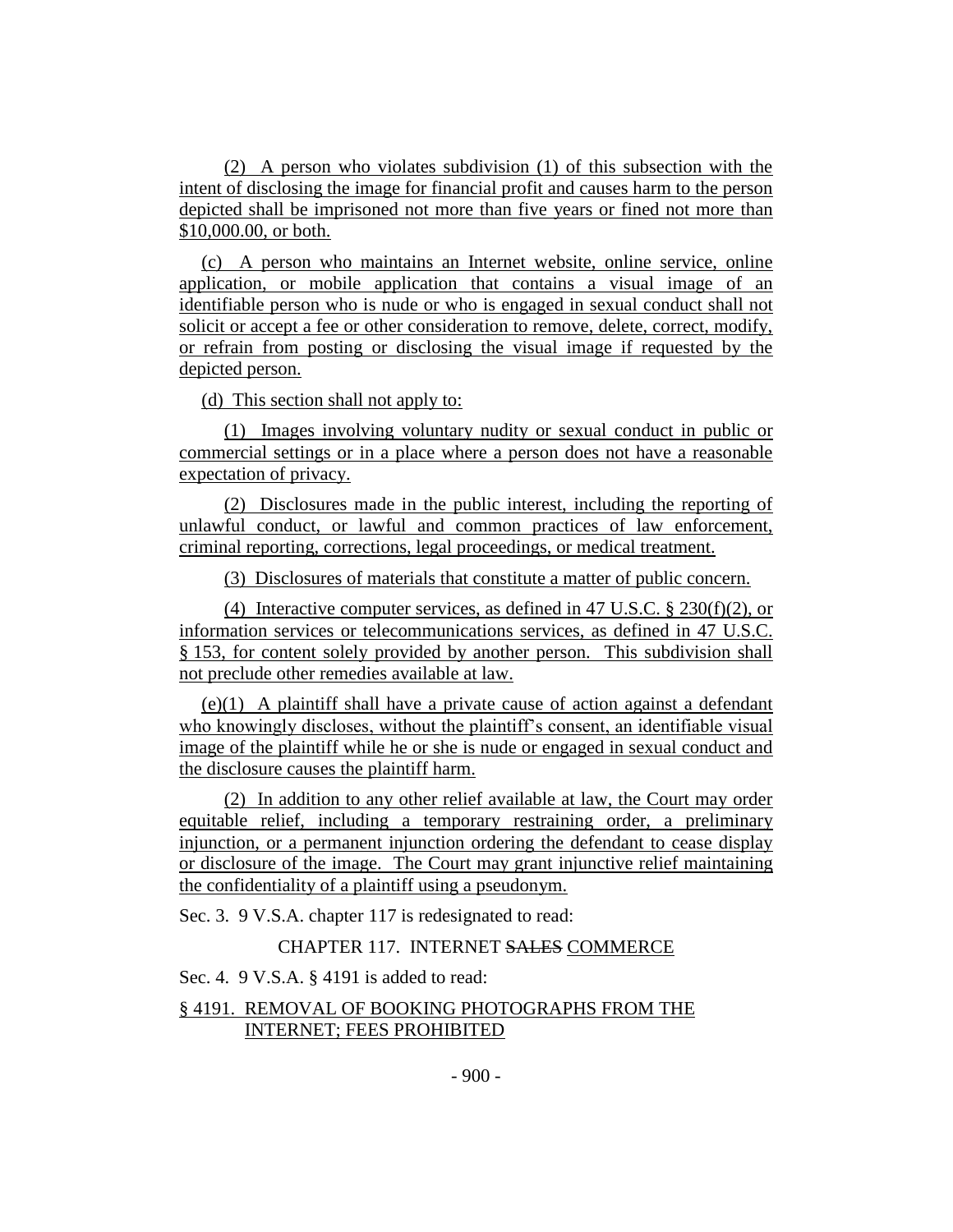(a) As used in this section, "booking photograph" means any photograph taken by a law enforcement office or other authorized person pursuant to 20 V.S.A. chapter 117.

(b) A person who posts or otherwise disseminates a booking photograph on the Internet shall not solicit or accept a fee or other consideration to remove, delete, correct, modify, or refrain from posting or disseminating the booking photograph if requested by the depicted person.

(c) A person who violates subsection (b) of this section shall be assessed a civil penalty of not more than \$1,000.00 for the first violation and not more than \$2,500.00 for each subsequent violation.

(d) A person who sustains damages or injury as a result of a violation of this section may bring an action in Superior Court for damages, injunctive relief, punitive damages in the case of a willful violation, and reasonable costs and attorney's fees. The Court may issue an award for the person's actual damages or \$500.00 for a first violation, or \$1,000.00 for each subsequent violation, whichever is greater. This subsection shall not limit any other claims a person who sustains damages or injury as a result of a violation of this section may have under applicable law.

(e) This section shall not be construed to limit a person's liability under any other law.

Sec. 5. 4 V.S.A. § 1102 is amended to read:

§ 1102. JUDICIAL BUREAU; JURISDICTION

\* \* \*

(b) The Judicial Bureau shall have jurisdiction of the following matters:

\* \* \*

(26) Violations of 9 V.S.A. § 4191 relating to the solicitation or acceptance of a fee to remove a booking photograph from the Internet.

\* \* \*

Sec. 6. 20 V.S.A. § 2358(b)(1) and (2), as amended by 2014 Acts and Resolves No. 141, Sec. 5, are amended to read:

(1) Level I certification.

(A) An applicant for certification as a Level I law enforcement officer shall first complete an off-site training program prior to entering and completing Level I basic training. Level I basic training shall include training to react to the circumstances described in subdivision (B) of this subdivision  $(1)$ .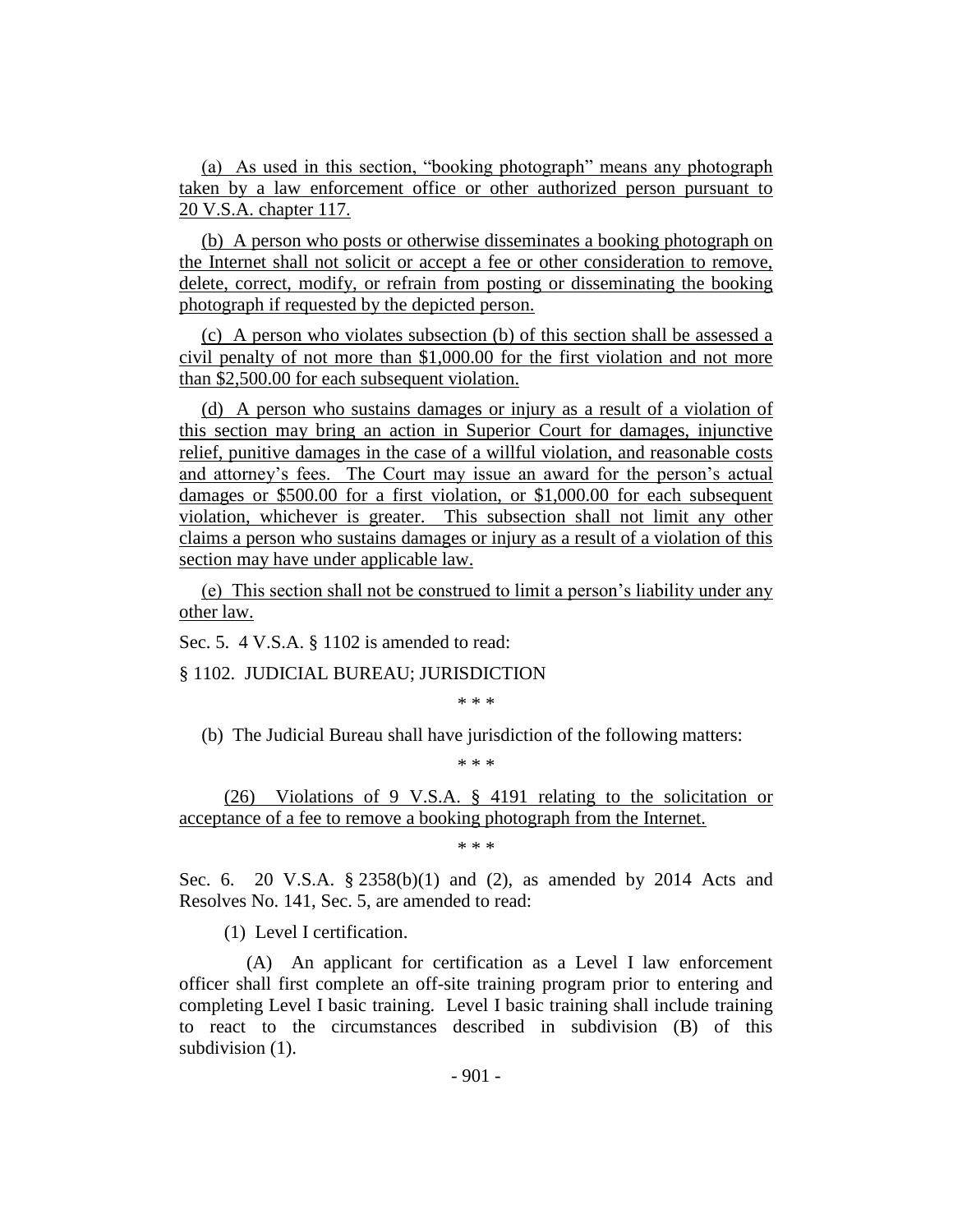(B)(i) The scope of practice of a Level I law enforcement officer shall be limited to security, transport, vehicle escorts, and traffic control, as those terms are defined by the Council by rule, except that a Level I officer may react in the following circumstances if the officer determines that it is necessary to do any of the following:

(I) protect an individual in the presence of the officer from the imminent infliction of serious bodily injury;

(II) provide immediate assistance to an individual who has suffered or is threatened with serious bodily injury;

(III) detain or arrest an individual whom who the officer reasonably believes has committed a crime in the presence of the officer; or

(IV) detain or arrest an individual whom who the officer reasonably believes has committed a felony under Vermont law.

(ii) If a Level I officer reacts to any of the circumstances described in subdivision (i) of this subdivision (B), he or she shall call upon an officer certified to respond and assume law enforcement authority over the incident.

(2) Level II certification.

(A) An applicant for certification as a Level II law enforcement officer shall first complete Level II basic training and may then become certified in a specialized practice area as set forth in subdivision (B)(ii) of this subdivision (2). Level II basic training shall include training to respond to calls regarding alleged crimes in progress and to react to the circumstances described in subdivision (B)(iii) of this subdivision (2).

(B)(i) Except as provided in subdivisions (ii) and (iii) of this subdivision (B), the scope of practice of a Level II law enforcement officer shall be limited to investigating the following matters:

(I) 7 V.S.A. § 658 (sale or furnishing to minors; enabling consumption by minors);

(II) 13 V.S.A. chapter 7 (advertisements);

(II)(III) 13 V.S.A. chapter 8 (humane and proper treatment of animals);

(IV) 13 V.S.A. §§ 505 (fourth degree arson), 508 (setting fires), and 509 (attempts);

 $(HH)(V)$  13 V.S.A. chapter 19, subchapter 1 (riots);

 $(HV)(VI)$  13 V.S.A. §§ 1022 (noise in the nighttime), 1023 (simple assault), 1025 (recklessly endangering another person), 1026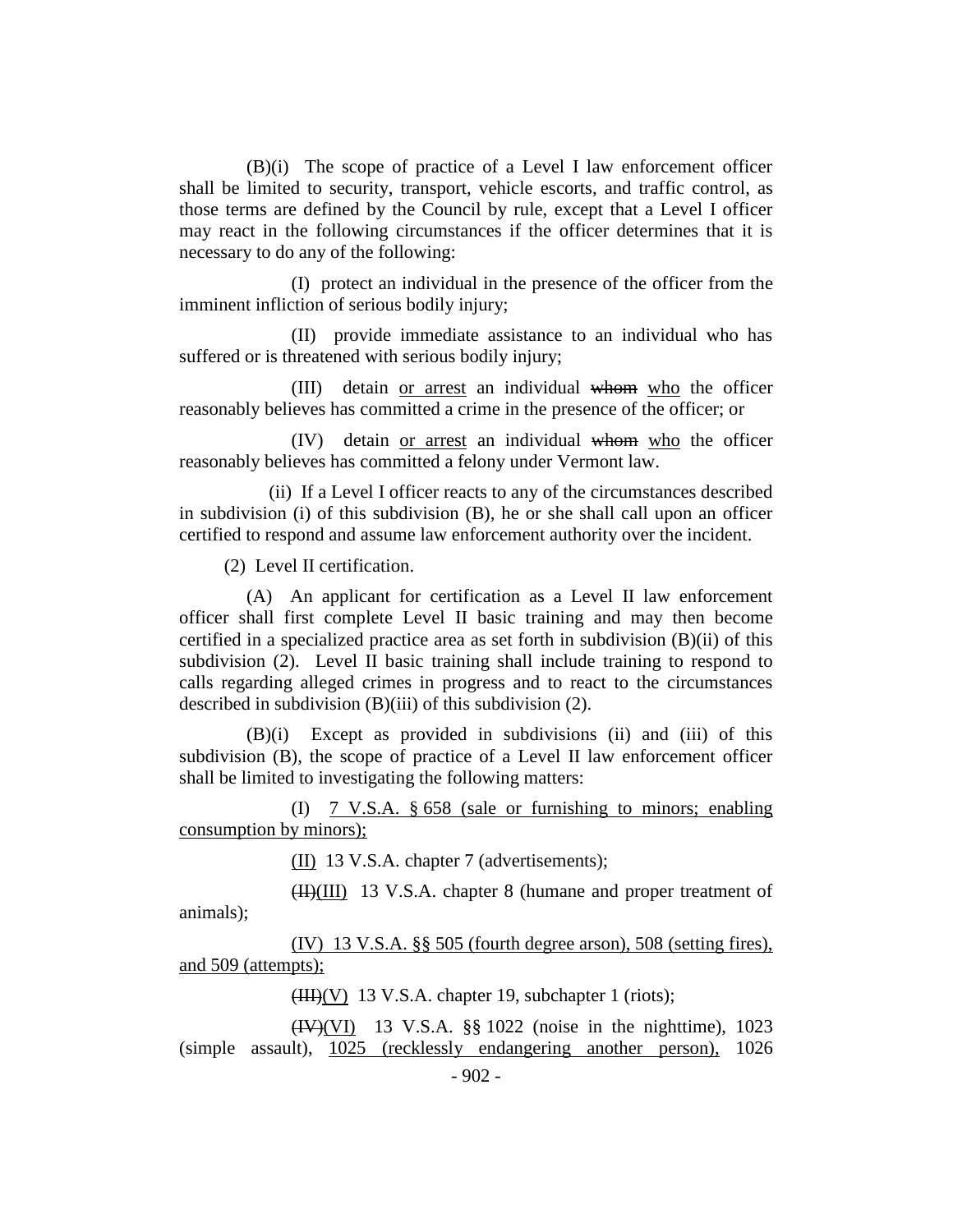(disorderly conduct), and 1027 (disturbing peace by use of telephone or other electronic communications), 1030 (violation of an abuse prevention order, an order against stalking or sexual assault, or a protective order concerning contact with a child), 1031 (interference with access to emergency services), 1042 (domestic assault), and 1062 (stalking);

 $(V)(VII)$  13 V.S.A. chapter 35 (escape);

(VIII) 13 V.S.A. chapter 41 (false alarms and reports);

(VII)(IX) 13 V.S.A. chapter 45 (flags and ensigns);

 $(\overline{\text{VIII}})(X)$  13 V.S.A. chapter 47 (frauds);

 $(HX)(XI)$  13 V.S.A. chapter 49 (fraud in commercial transactions);

(X)(XII) 13 V.S.A. chapter 51 (gambling and lotteries);

(XI)(XIII) 13 V.S.A. chapter 57 (larceny and embezzlement), except for subchapter 2 (embezzlement);

 $(XH)(XIV)$  13 V.S.A. chapter 67 (public justice and public officers);

 $(XIII)(XV)$  13 V.S.A. chapter 69 (railroads);

(XIV)(XVI) 13 V.S.A. chapter 77 (trees and plants);

 $(XV)(XVII)$  13 V.S.A. chapter 81 (trespass and malicious injuries to property);

 $(XVI)(XVIII)$  13 V.S.A. chapter 83 (vagrants);

(XVII)(XIX) 13 V.S.A. chapter 85 (weapons);

(XVIII)(XX) 18 V.S.A. §§ 4230(a), 4230c, and 4230d (marijuana possession);

(XXI) 18 V.S.A. § 4231(a) (cocaine possession);

(XXII) 18 V.S.A. § 4232(a) (LSD possession);

 $(XXIII)$  18 V.S.A. § 4233(a) (heroin possession);

(XXIV) 18 V.S.A. § 4234(a) (depressant, stimulant, or narcotic drug possession);

(XXV) 18 V.S.A. § 4234a(a) (methamphetamine possession);

(XXVI) 18 V.S.A. § 4235(b) (hallucinogenic drug possession);

(XXVII) 18 V.S.A. § 4235a(a) (ecstasy possession);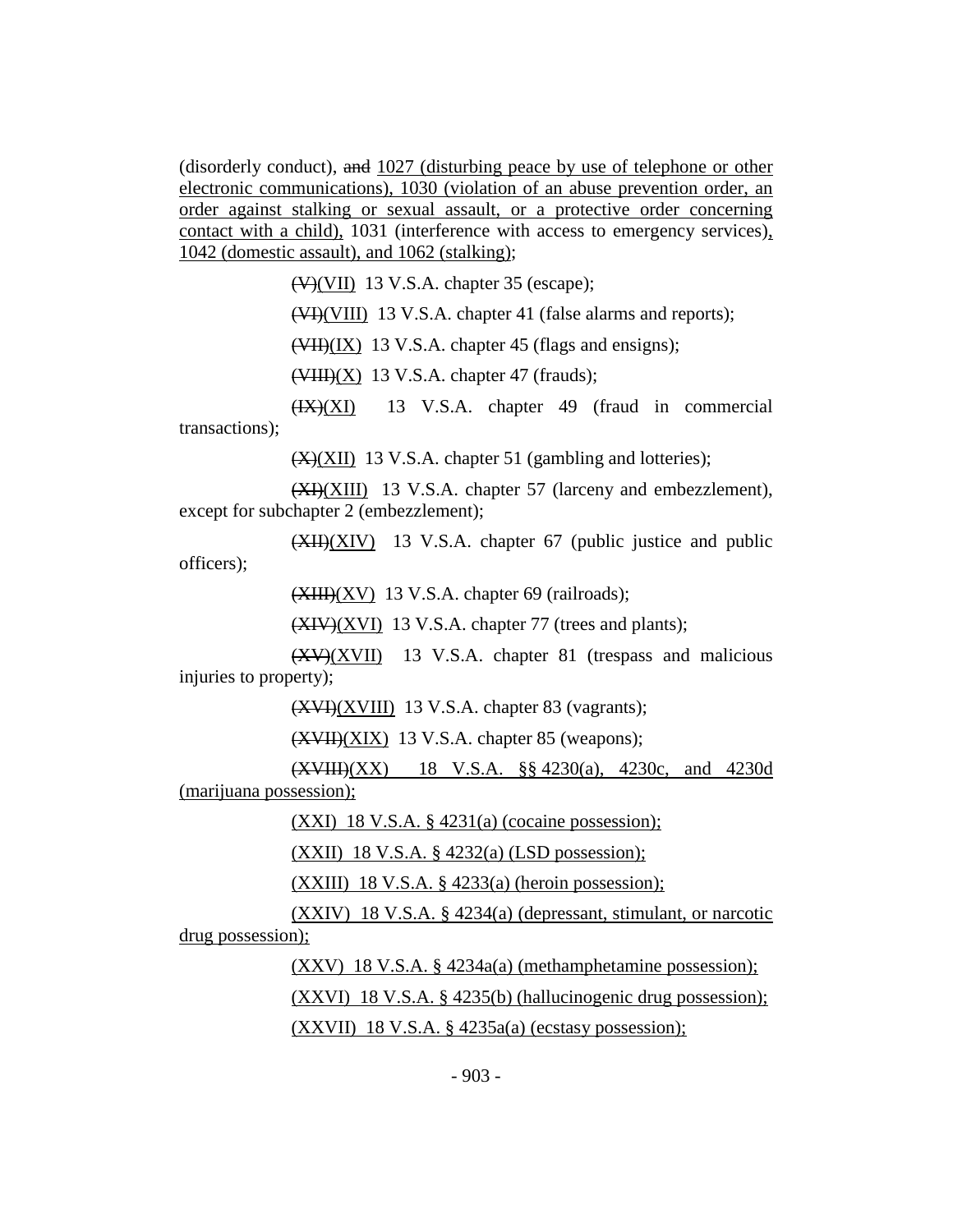## (XXVIII) 18 V.S.A. § 4476 (drug paraphernalia offenses);

 $(XXIX)$  21 V.S.A. § 692 $(c)(2)$  (criminal violation of stop-work

order);

(XXX) any misdemeanor set forth in Title 23 of the Vermont Statutes Annotated, except for 23 V.S.A. chapter 13, subchapter 13 (drunken driving), 23 V.S.A. § 3207a (snowmobiling under the influence), 23 V.S.A. § 3323 (boating under the influence), or 23 V.S.A. § 3506(b)(8) (operating an all-terrain vehicle under the influence);

(XXXI) any motor vehicle accident that includes property damage and injuries, as permitted by the Council by rule;

(XXXII) any matter within the jurisdiction of the Judicial Bureau as set forth in 4 V.S.A. § 1102;

(XIX)(XXXIII) municipal ordinance violations;

 $(XX)(XXXIV)$  any matter within the jurisdiction of a game warden or deputy game warden as set forth in 10 V.S.A. chapter 103, subchapter 4 (game wardens); and

 $(XXI)(XXXV)$  any matter within the scope of practice of a Level I law enforcement officer.

(ii) In addition to the scope of practice permitted under subdivision (i) of this subdivision (B), a Level II law enforcement officer may also practice in additional areas approved in writing by the Council based on a special certification or training approved by the Council pursuant to rules adopted by the Council.

(iii) Notwithstanding the limitations set forth in subdivisions (i) and (ii) of this subdivision (B), a Level II officer may respond to calls regarding alleged crimes in progress and may react in the following circumstances if the officer determines that it is necessary to do any of the following:

(I) protect an individual in the presence of the officer from the imminent infliction of serious bodily injury;

(II) provide immediate assistance to an individual who has suffered or is threatened with serious bodily injury;

(III) detain or arrest an individual whom who the officer reasonably believes has committed a crime in the presence of the officer; or

(IV) detain or arrest an individual whom who the officer reasonably believes has committed a felony under Vermont law.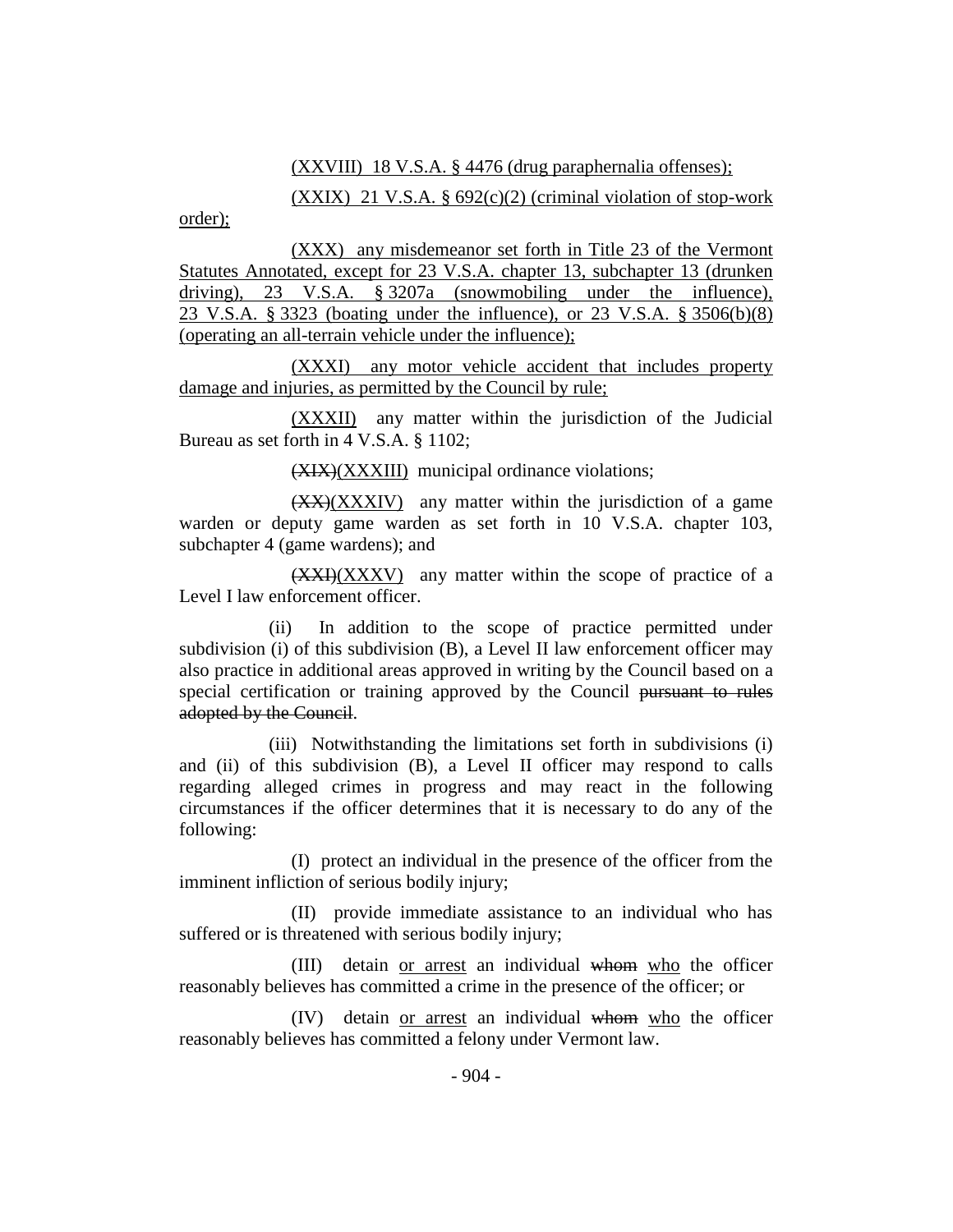(iv) If a Level II officer responds to calls regarding alleged crimes in progress or reacts to any of the circumstances described in subdivision (iii) of this subdivision (B) and that response or reaction is outside the scope of his or her scope of practice, he or she shall call upon an officer certified to respond and assume law enforcement authority over the incident.

## Sec. 7. EFFECTIVE DATE

This act shall take effect on July 1, 2015.

And that after passage the title of the bill be amended to read:

An act relating to disclosure of sexually explicit images without consent, charging fees for removing booking photographs from the Internet, and expanding the scope of practice of Level II certified law enforcement officers.

(Committee vote: 4-1-0)

(For House amendments, see House Journal for March 17, 2015, page 416 and March 18, 2015, page 439)

#### **H. 120.**

An act relating to creating a Vermont false claims act.

## **Reported favorably with recommendation of proposal of amendment by Senator Sears for the Committee on Judiciary.**

The Committee recommends that the Senate propose to the House to amend the bill as follows:

First: In Sec. 1, in 32 V.S.A. § 631, in subsection (c) subdivision (3), by striking out the words "the false claims law" and inserting in lieu thereof the words this subchapter.

Second: In Sec. 1, in 32 V.S.A. § 632, in subsection (b) subdivision (3), by striking out the words "in an electronic format determined by the Attorney General" and inserting in lieu thereof the words be made in accordance with the Rules of Civil Procedure.

Third: In Sec. 1, in 32 V.S.A. § 633, in subsection (c), by striking out the words "in an electronic format determined by the Attorney General" and inserting in lieu thereof the words be made in accordance with the Rules of Civil Procedure.

Fourth: In Sec. 1, in 32 V.S.A. § 635, in subsection (a), by striking out both instances of the following: "subsection (b) of this section" and inserting in lieu thereof the following: subsection 632(b) of this chapter.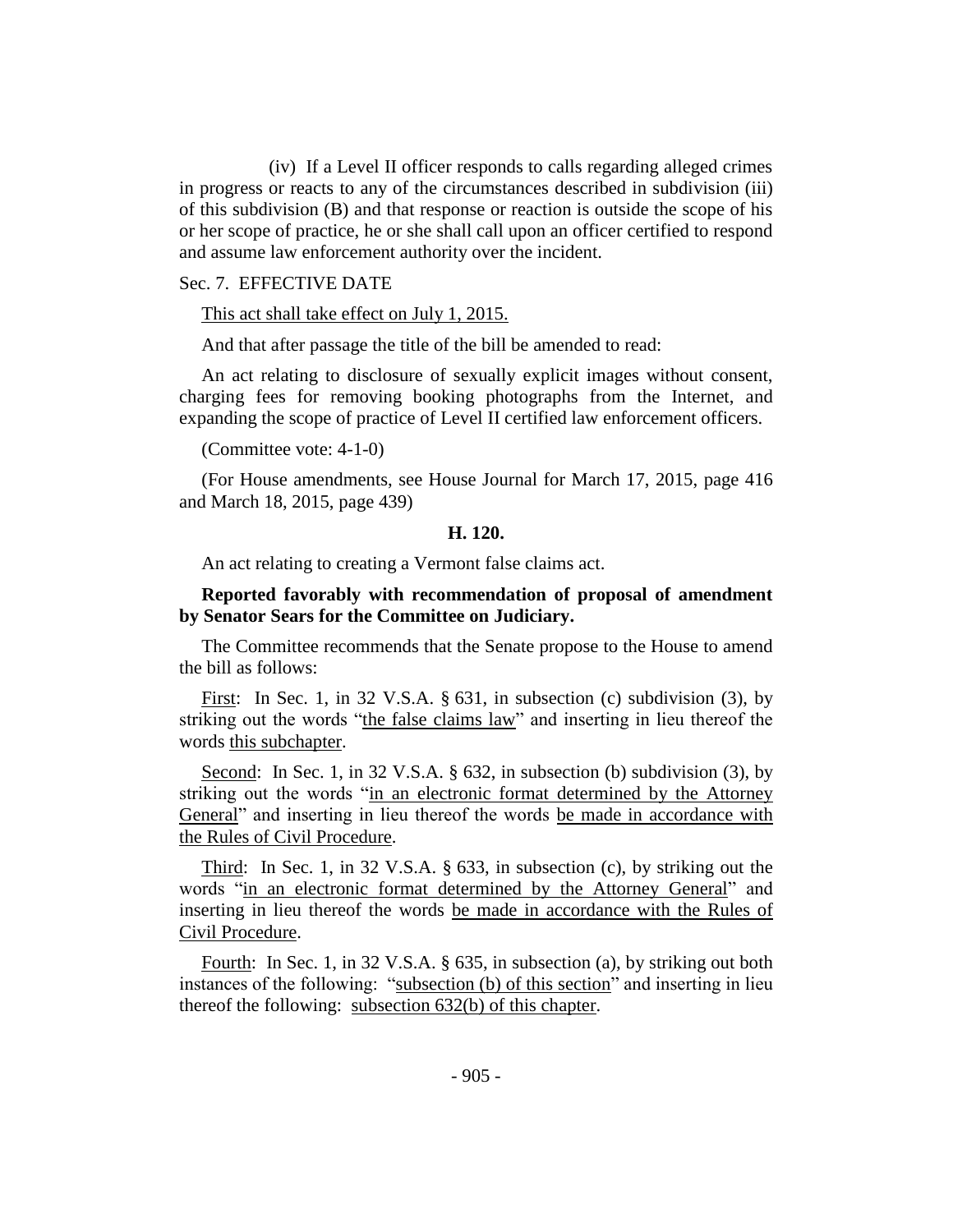Fifth: In Sec. 1, in 32 V.S.A. § 636, in subsection (b), by inserting after the word "administrative" the words civil money penalty.

Sixth: In Sec. 1, in 32 V.S.A. § 639, in subsection (a) subdivision (2), by striking out the following:

"circumstances, but in no event more than 10 years after the date on which the violation is committed; whichever occurs last." and inserting in lieu thereof the following:

circumstances, but in no event more than 10 years after the date on which the violation is committed;

whichever occurs last.

Seventh: In Sec. 1, in 32 V.S.A. § 639, by inserting a new subsection (d) to read as follows:

(d) Notwithstanding any other general or special law, rule of procedure or rule of evidence to the contrary, a final judgment rendered in favor of the State in any criminal proceeding charging false statements or fraud, whether upon a verdict after trial or upon a plea of guilty or nolo contendere, shall estop the defendant from denying the essential elements of the offense in any action which involves the same transaction as in the criminal proceeding and which is brought under section 632 of this chapter.

Eighth: In Sec. 2, by striking out the catchline (effective date) and inserting in lieu thereof a new catchline to read: EFFECTIVE DATES and by inserting after the word "passage" the following: , except for 32 V.S.A. § 639(b) which shall take effect on March 15, 2016.

(Committee vote: 5-0-0)

(For House amendments, see House Journal for March 11, 2015, page 378)

#### **H. 488.**

An act relating to the State's Transportation Program and miscellaneous changes to laws related to transportation.

## **Reported favorably with recommendation of proposal of amendment by Senator Mazza for the Committee on Transportation.**

The Committee recommends that the Senate propose to the House to amend the bill by striking out all after the enacting clause and inserting in lieu thereof the following:

\* \* \* Transportation Program; Definitions \* \* \*

Sec. 1. TRANSPORTATION PROGRAM ADOPTED; DEFINITIONS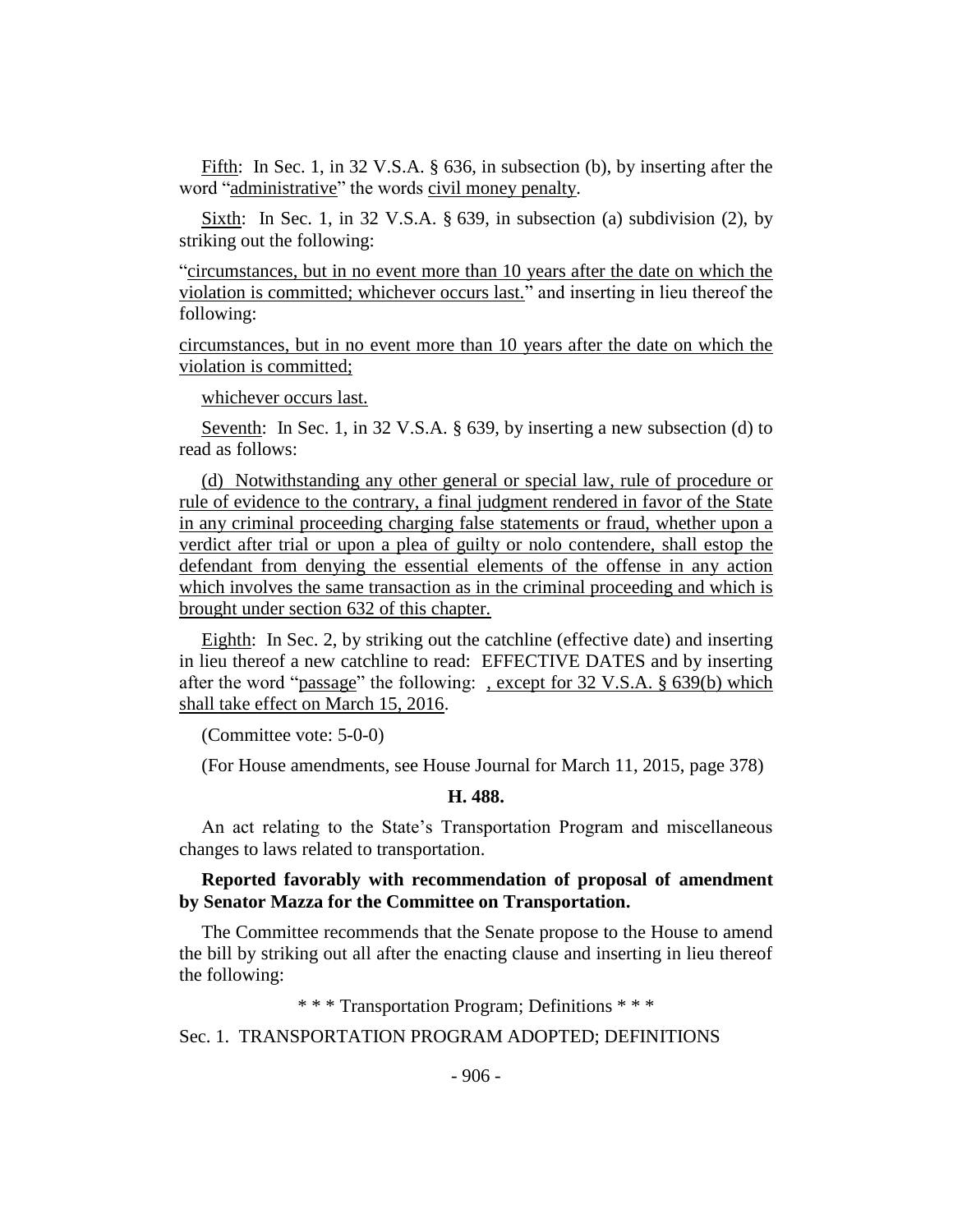(a) The Agency of Transportation's proposed fiscal year 2016 Transportation Program appended to the Agency of Transportation's proposed fiscal year 2016 budget, as amended by this act, is adopted to the extent federal, State, and local funds are available.

(b) As used in this act, unless otherwise indicated:

(1) "Agency" means the Agency of Transportation.

(2) "Secretary" means the Secretary of Transportation.

(3) The table heading "As Proposed" means the Transportation Program referenced in subsection (a) of this section; the table heading "As Amended" means the amendments as made by this act; the table heading "Change" means the difference obtained by subtracting the "As Proposed" figure from the "As Amended" figure; and the term "change" or "changes" in the text refers to the project- and program-specific amendments, the aggregate sum of which equals the net "Change" in the applicable table heading.

(4) "TIB funds" or "TIB" refers to monies deposited in the Transportation Infrastructure Bond Fund in accordance with 19 V.S.A. § 11f.

\* \* \* Personnel-related Savings \* \* \*

Sec. 2. FISCAL YEAR 2016 PERSONNEL-RELATED SAVINGS

In addition to all other reductions in spending authority under this act, overall fiscal year 2016 Transportation Program spending is reduced by \$1,500,000.00 in transportation funds, to be achieved through a combination of personnel, labor, or consultant cost savings identified by the Secretary.

\* \* \* Program Development – Funding \* \* \*

Sec. 3. PROGRAM DEVELOPMENT – FUNDING

(a) Spending authority in Program Development in fiscal year 2016 is modified in accordance with this section. Among projects selected in the Secretary's discretion in accordance with subsection (b) of this section, the Secretary shall:

(1) increase project spending authority in the total amount of \$3,514,996.00 in transportation funds;

(2) reduce project spending authority in the total amount of \$6,600,000.00 in TIB funds; and

(3) reduce project spending authority in the total amount of \$12,340,016.00 in federal funds.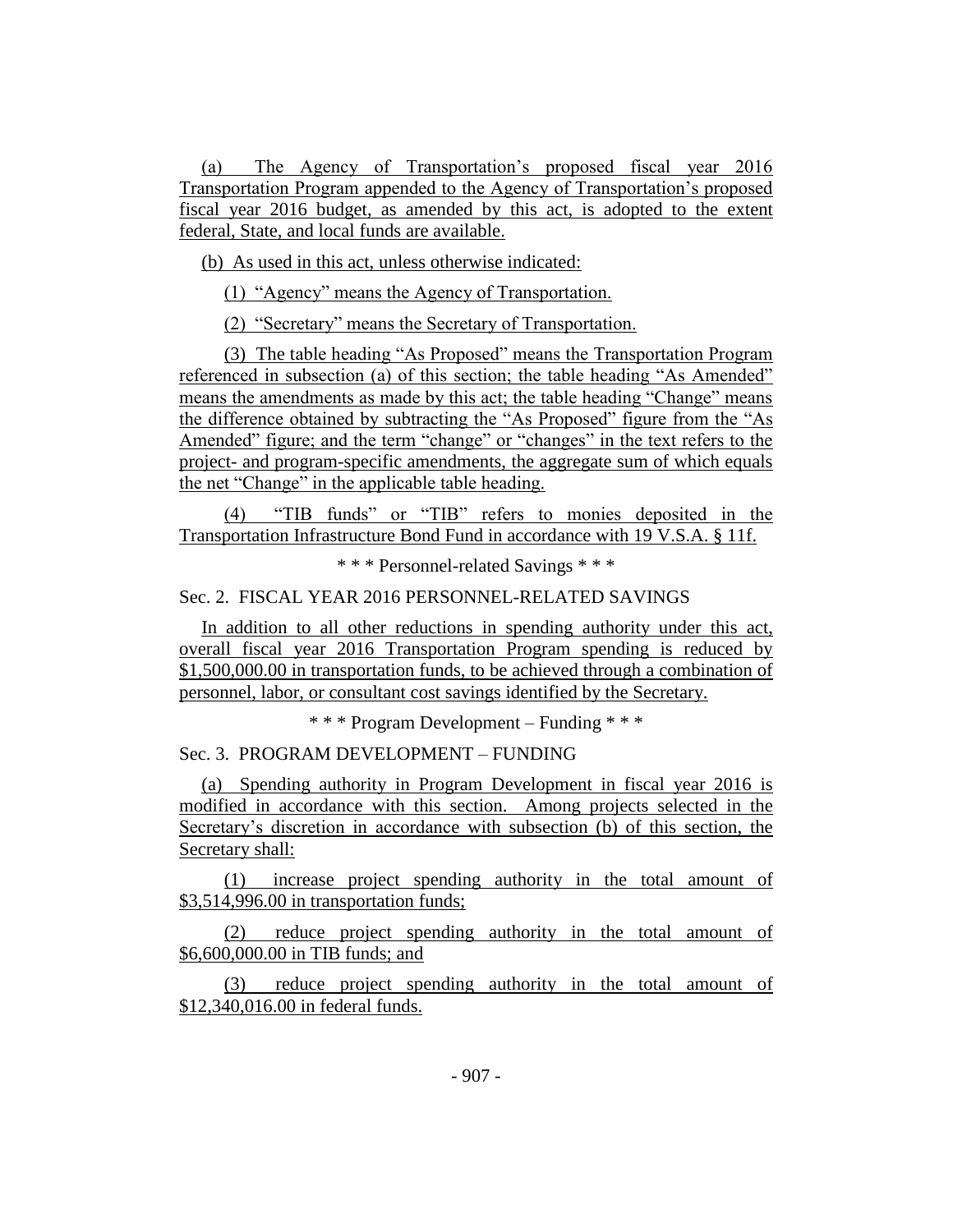(b) In exercising his or her discretion to select projects on which spending will be reduced, the Secretary shall not delay a project that otherwise would proceed in fiscal year 2016, unless the full amount of the reduction required under subsection (a) of this section cannot be achieved from project savings or unforeseen delays that prevent a project from proceeding in fiscal year 2016. If a project that otherwise would have proceeded in fiscal year 2016 is delayed, the Secretary shall promptly notify:

(1) the House and Senate Committees on Transportation when the General Assembly is in session; or

(2) the Joint Transportation Oversight Committee and the Joint Fiscal Committee Office when the General Assembly is not in session.

\* \* \* Contingent Spending Authority \* \* \*

## Sec. 3a. CONTINGENT SPENDING AUTHORITY; DELAYED PROJECTS AND PAVING PROGRAM PROJECTS OR ACTIVITIES

#### (a) As used in this section:

(1) The phrase "net balance" means an overall positive balance consisting of either the sum of any unreserved monies in the Transportation Fund and TIB Fund remaining at the end of fiscal year 2015, or the overall positive balance in either Fund at the end of fiscal year 2015 after subtracting any deficit in the other Fund.

(2) The phrase "net increase" means an overall increase in forecasted revenues under the July 2015 consensus revenue forecast over the January 2015 consensus revenue forecast for fiscal year 2016, consisting of either the sum of forecasted increases in Transportation Fund and TIB Fund revenues, or an overall increase in forecasted revenues after subtracting a forecasted downgrade in either Fund.

(b) Subject to the funding of the Transportation Fund Stabilization Reserve in accordance with 32 V.S.A. § 308a and to the limitations of 19 V.S.A. § 11f (Transportation Infrastructure Bond Fund), and notwithstanding 32 V.S.A. § 308c (Transportation Fund Balance Reserve), if any net balance exists at the end of fiscal year 2015, or if there is a net increase in the July 2015 consensus revenue forecast, up to a total amount of \$3,000,000.00 of the net balance and the net increase, and up to a total amount of \$12,000,000.00 in matching federal funds, is authorized for expenditure and is hereby appropriated to be used on a project that otherwise would be required to be delayed under Sec. 3 of this act.

(c) If the full amount of any net balance and net increase is not expended under subsection (a) of this section, the remaining amount is authorized for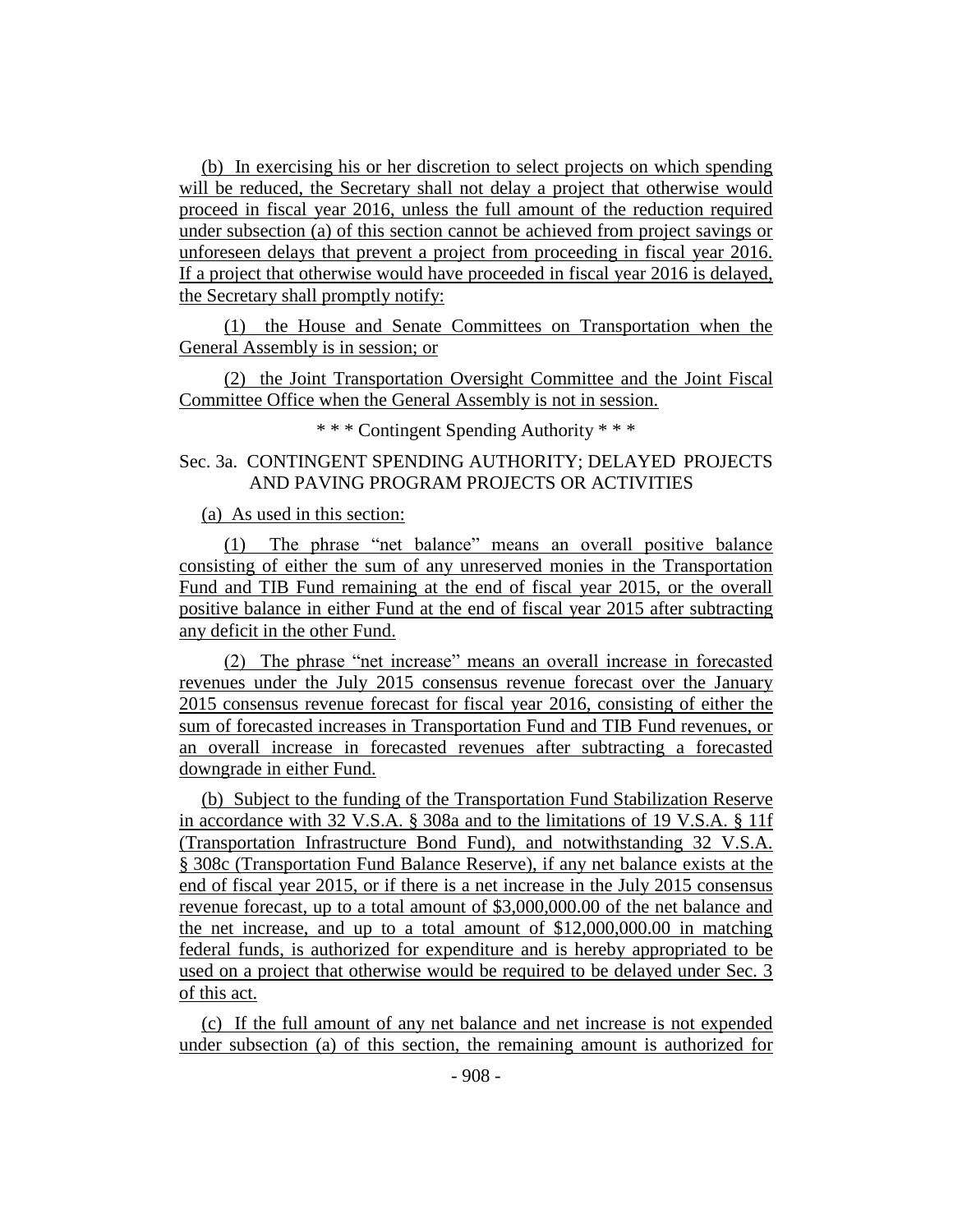expenditure and is hereby appropriated to advance Paving Program projects or to increase Statewide Paving Program activities in the Transportation Program adopted under this act.

(d) If the Agency expends funds under the authority of this section, it shall notify the House and Senate Committees on Transportation when the General Assembly is in session, or the Joint Transportation Oversight Committee when the General Assembly is not in session.

\* \* \* Maintenance Program \* \* \*

## Sec. 4. MAINTENANCE PROGRAM

(a) Total authorized spending in the Maintenance Program is amended as follows:

| FY 16                         | <b>As Proposed</b> | As Amended | Change         |
|-------------------------------|--------------------|------------|----------------|
| Personal services             | 43,784,445         | 43,784,445 | 0              |
| Operating expenses 43,890,139 |                    | 43,190,139 | $-700,000$     |
| <b>Grants</b>                 | 95,000             | 95,000     | $\overline{0}$ |
| Total                         | 87,769,584         | 87,069,584 | $-700,000$     |
| Sources of funds              |                    |            |                |
| State                         | 83,169,447         | 82,469,447 | $-700,000$     |
| Federal                       | 4,500,137          | 4,500,137  | 0              |
| Interdep't transfer           | 100,000            | 100,000    | 0              |
| Total                         | 87,769,584         | 87,069,584 | $-700,000$     |

(b) The reduction in authorized Maintenance Program spending under subsection (a) of this section shall be allocated among maintenance activities as specified by the Secretary.

\* \* \* Town Highway Structures \* \* \*

## Sec. 5. TOWN HIGHWAY STRUCTURES

Spending authority for Town Highway Structures Program is amended to read:

| FY 16         | <b>As Proposed</b> | As Amended | <b>Change</b> |
|---------------|--------------------|------------|---------------|
| <b>Grants</b> | 6,333,500          | 9,483,500  | 3,150,000     |
| Total         | 6,333,500          | 9,483,500  | 3,150,000     |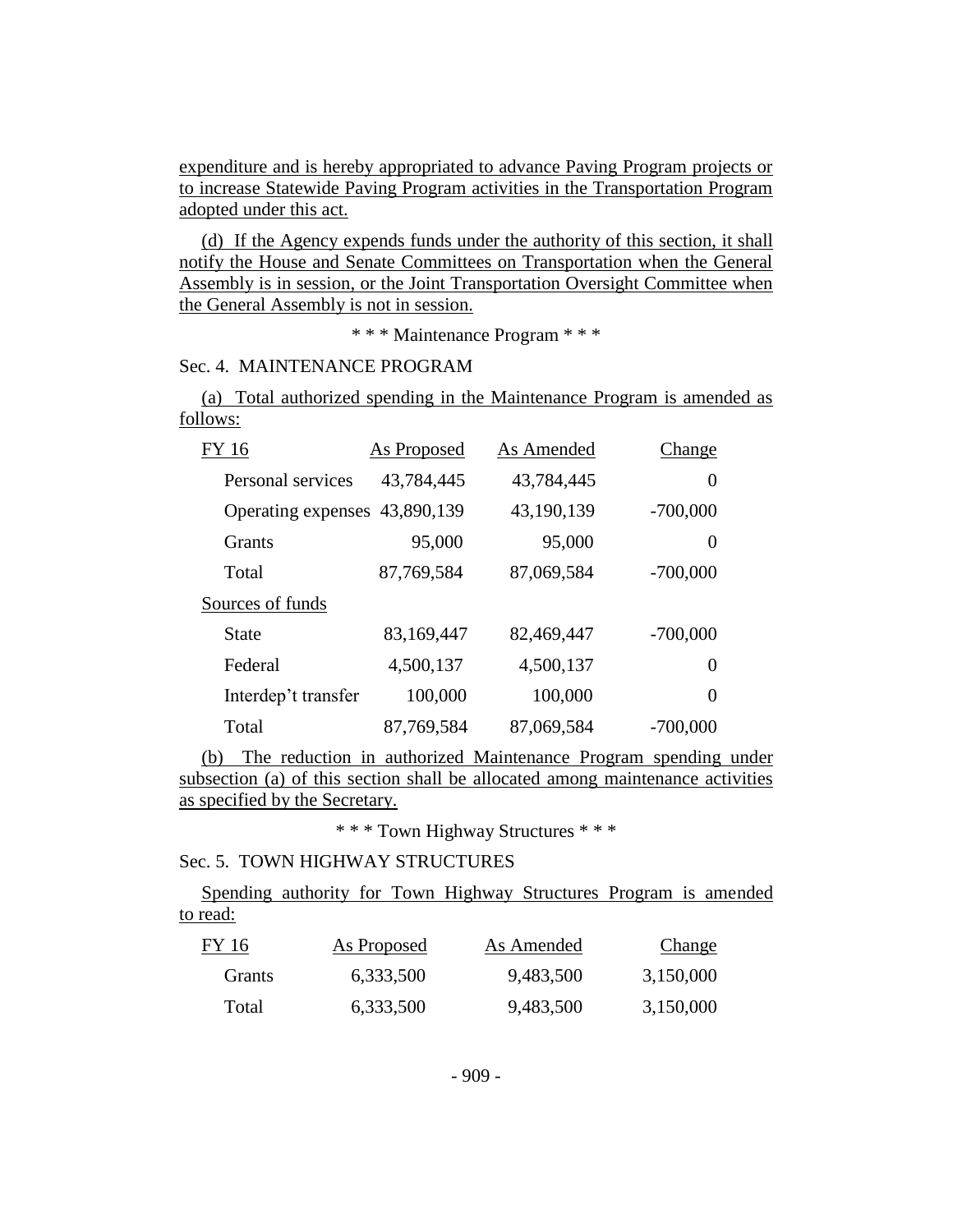Sources of funds

| <b>State</b> | 6,333,500 | 9,483,500 | 3,150,000 |
|--------------|-----------|-----------|-----------|
| Federal      |           |           | $\Omega$  |
| Total        | 6,333,500 | 9,483,500 | 3,150,000 |

\* \* \* Town Highway Bridge Program \* \* \*

Sec. 6. TOWN HIGHWAY BRIDGE PROGRAM; PROJECT CANCELLATION

Pursuant to 19 V.S.A. § 10g(h) (legislative approval for cancellation of projects), the General Assembly approves cancellation of the following project from the Town Highway Bridge Program candidate list: Fair Haven BO

1443( ) (scoping for BR2 on TH45).

\* \* \* Rest Areas \* \* \*

Sec. 7. REST AREAS PROGRAM; PROJECT CANCELLATION

Pursuant to 19 V.S.A. § 10g(h) (legislative approval for cancellation of projects), the General Assembly approves cancellation of the following Rest Areas Program project: Derby IM 091-3(8) (expansion of Derby I-91 rest area).

Sec. 8. REST AREAS PROGRAM; PROJECT ADDITION

The following project is added to the candidate list of the Rest Areas Program within the fiscal year 2016 Transportation Program: Derby IM 091-3 ( ) (rehabilitation of Derby I-91 rest area).

\* \* \* Central Garage \* \* \*

Sec. 9. TRANSFER TO CENTRAL GARAGE FUND

Notwithstanding 19 V.S.A. § 13(c), in fiscal year 2016, the amount of \$162,504.00 is transferred from the Transportation Fund to the Central Garage Fund created in 19 V.S.A. § 13.

\* \* \* Transportation Funding Analysis \* \* \*

Sec. 10. AGENCY ANALYSIS OF TRANSPORTATION FUNDING

(a) The Agency shall identify and evaluate funding sources, other than motor vehicle fuel taxes, that will be sufficient to maintain the State's transportation system, accounting for State and federal policies that have and will continue to reduce motor vehicle fuel consumption. In conducting this analysis, the Agency shall: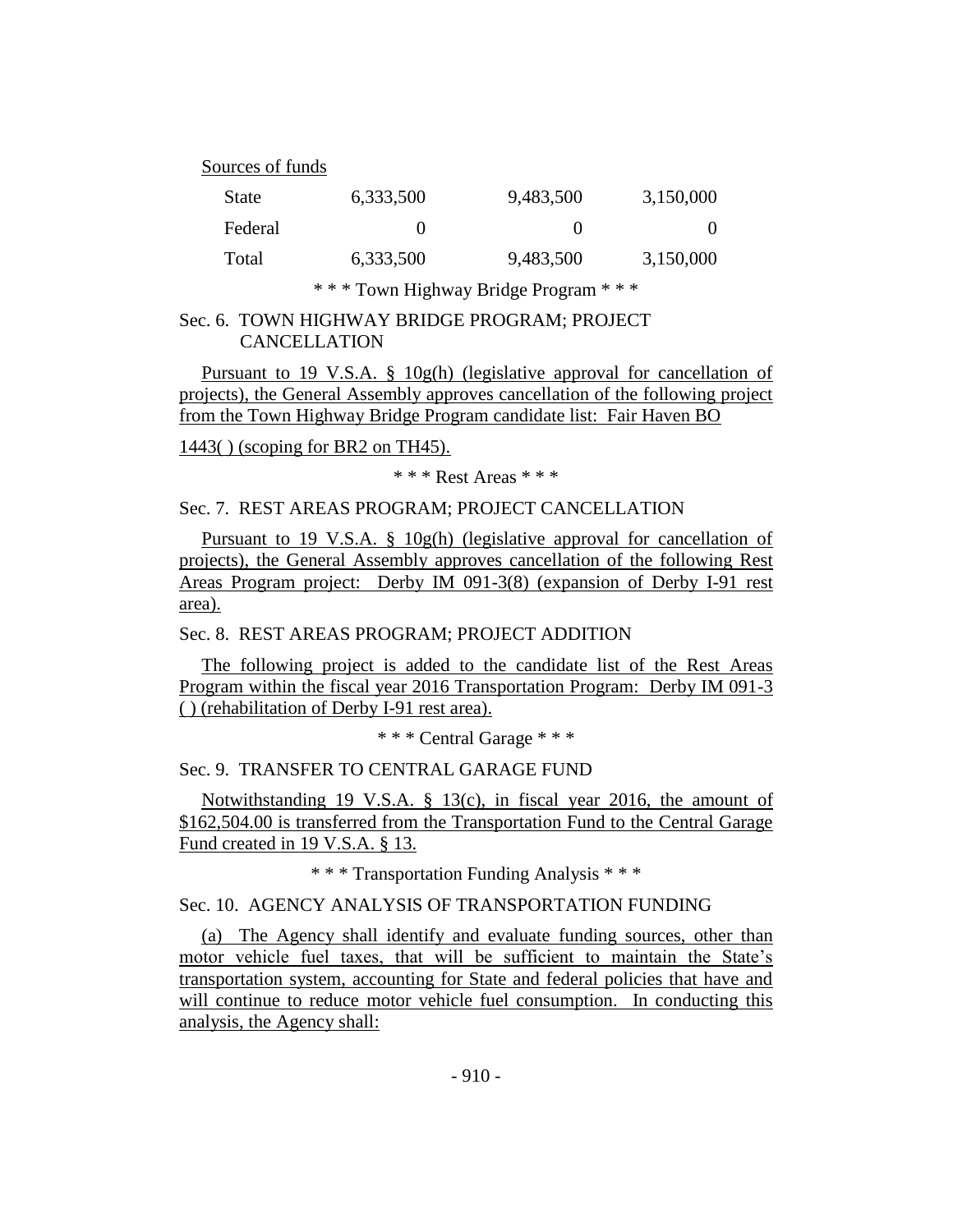(1) review current State and federal transportation funding sources and policies, as well as policies and trends that have and will continue to reduce motor vehicle fuel consumption;

(2) review and expand on the funding options contained in the report on transportation funding required by 2012 Acts and Resolves No. 153, Sec. 40; and

(3) review the actions of other states and provinces that have reduced or eliminated motor vehicle fuel taxes and replaced them with other funding sources.

(b) The Agency also shall identify and evaluate funding sources, other than local property taxes, to support the local share of increasing costs or the expansion of public transportation services statewide.

(c) The Agency shall deliver a written report of its findings and any recommendations to the House and Senate Committees on Transportation on or before January 15, 2016.

\* \* \* Study of Commuter Rail and Bus Service \* \* \*

## Sec. 11. STUDY OF MONTPELIER TO ST. ALBANS COMMUTER RAIL SERVICE, ALBANY TO BENNINGTON TO MANCHESTER BUS **SERVICE**

(a) The Agency shall study the financial and operational feasibility of a commuter rail service in the corridor between St. Albans, Essex Junction, and Montpelier, with connecting service to Burlington, and shall report its findings and any recommendations to the House and Senate Committees on Transportation on or before January 15, 2017.

(b) The Agency shall study the expected benefits and costs to the State of Vermont, implementation steps, and timeline associated with various models for initiating and operating an Albany to Bennington to Manchester bus service, and shall report its findings and any recommendations to the House and Senate Committees on Transportation on or before January 15, 2016.

\* \* \* Review of Transportation Service Programs \* \* \*

## Sec. 12. REVIEW OF TRANSPORTATION SERVICE PROGRAM

(a) The Agency, in consultation with the Agency of Human Services and interested stakeholders, shall review the Elders and Persons with Disability Transportation Program (E&D Program). In carrying out its review, the Agency shall analyze:

(1) the gap between current and projected E&D Program resources and needs over a 10-year time frame, on regional and statewide levels;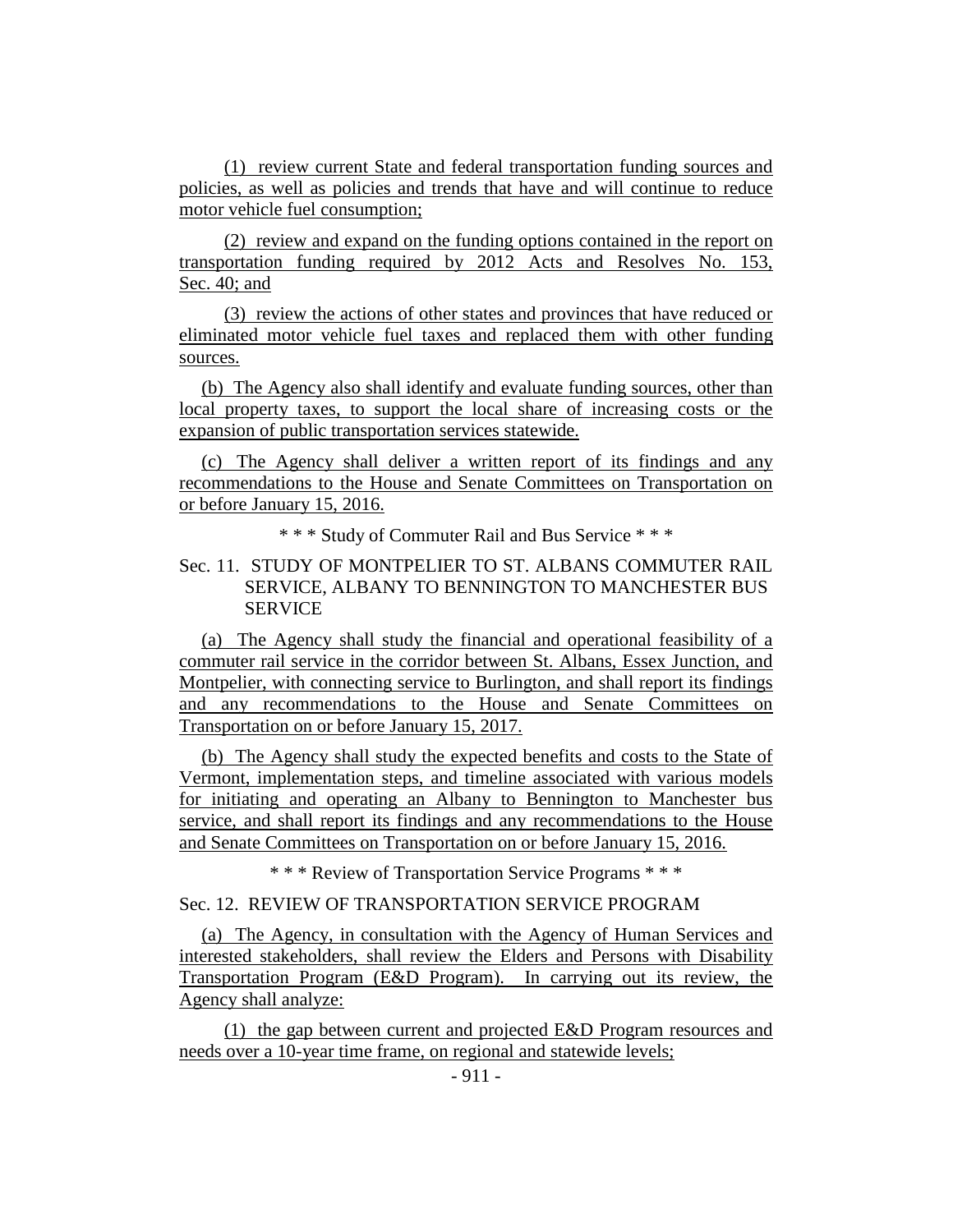(2) regional transportation service delivery models and their adequacy in meeting E&D Program participant needs;

(3) opportunities to achieve efficiencies by coordinating E&D Program and other human services transportation programs, and obstacles to achieving such efficiencies;

(4) challenges that exist for partner organizations to raise local matching funds for transportation services;

(5) the current and expected impact of Medicaid waiver programs on the E&D Program; and

(6) existing and emerging technology and the potential role it could play in increasing service to elders and persons with disabilities.

(b) The Agency shall submit a written report of its findings and any recommendations to the House and Senate Committees on Transportation on or before January 15, 2016.

\* \* \* Authority of the Agency and Secretary \* \* \*

Sec. 13. 5 V.S.A. § 204 is amended to read:

## § 204. POWERS OF AGENCY GENERALLY

(a) To carry out the purposes of this part, the Agency of Transportation shall have power, subject to subsection (b) of this section:

(1) To contract in the name of the State with individuals, firms, or corporations, with officials of a town, city, or village, with officials of a group of either or both of such governmental units, with officials of another state, or with officials or agencies of the federal government to carry out the purposes of this part.

(2) To receive, manage, use, or expend, for purposes directed by the donor, gifts, grants, or contributions of any name or nature made to the State for the promotion or development of aeronautics or for aeronautics facilities. The authority granted in this subdivision shall be subject to the provisions of 32 V.S.A. § 5.

\* \* \*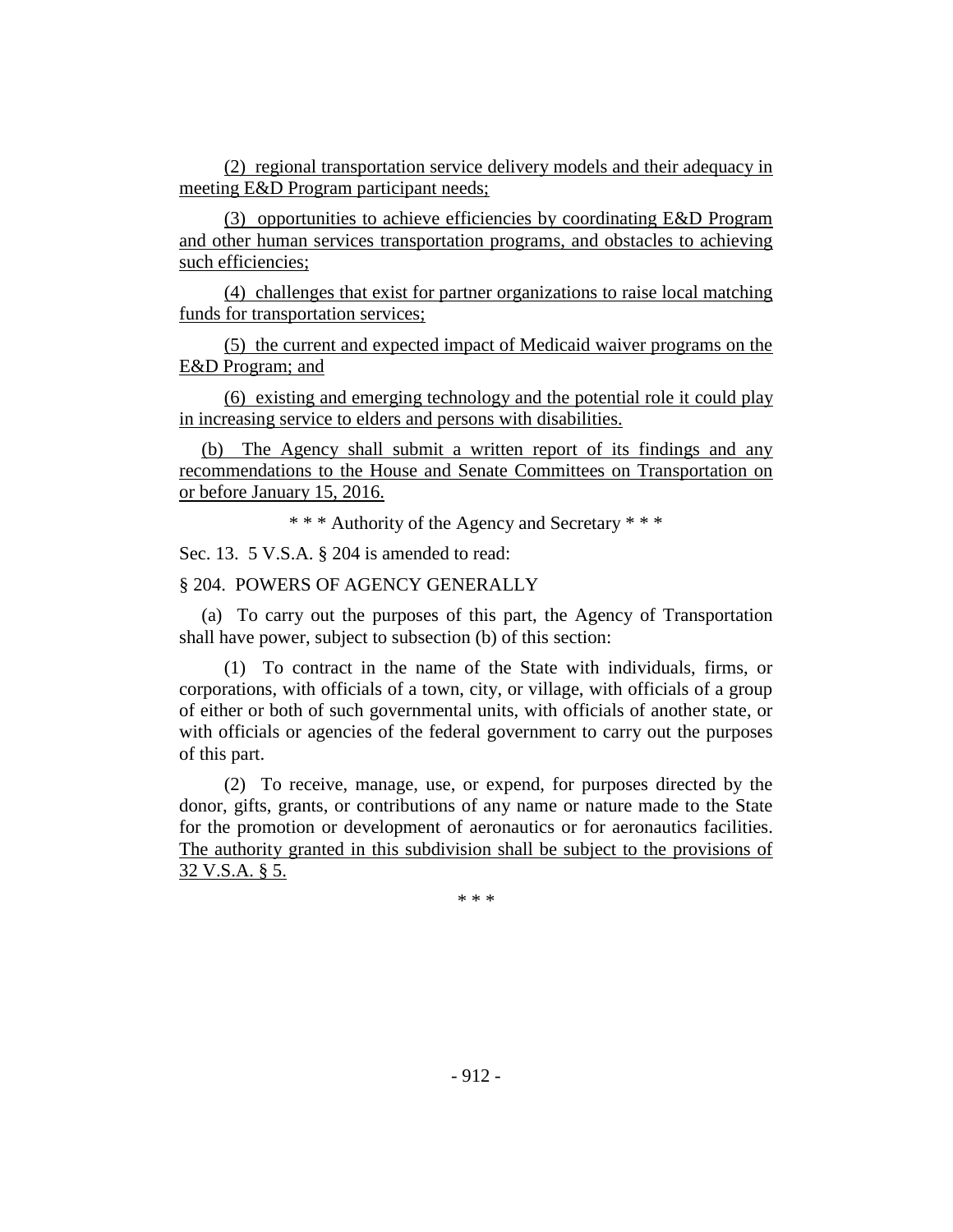Sec. 14. 5 V.S.A. § 206 is amended to read:

## § 206. COOPERATION WITH UNITED STATES; FEDERAL AND OTHER MONEYS MONIES RECEIVED; DEPOSIT, DESIGNATION, APPROPRIATION, AND DISBURSEMENT

(a) The agency Agency is authorized to cooperate with the government of the United States in the acquisition, construction, improvement, maintenance, and operation of airports and other navigation facilities in this state State, and to comply with the provisions of the laws or regulations of the United States for the expenditure of federal moneys monies upon airports and other air navigation facilities.

(b) It The Agency is authorized to accept, receive, and receipt for federal moneys monies and other moneys monies, either public or private, for and in behalf of this state State, appropriated to the Agency or that have been approved for receipt pursuant to 32 V.S.A. § 5 or 511.

(c) All moneys monies accepted for disbursement by the agency Agency pursuant to subsection (b) of this section shall be deposited in the state treasury State Treasury and, unless otherwise prescribed by the authority from which the money is received, kept in separate funds, designated according to the purposes for which the moneys monies were made available, and held by the state State in trust for such purposes. All moneys are hereby appropriated for the purposes for which they were made available, to monies shall be expended for the purposes for which they were made available and in accordance with federal laws and regulations and with this chapter. The agency Agency is authorized, whether acting for this state State or as the agent of any of its municipalities, or when requested by the United States U.S. government or any agency or department of the United States U.S. government, to disburse such moneys monies for the designated purposes, but this shall not preclude any other authorized method of disbursement.

Sec. 15. 19 V.S.A. § 1502 is amended to read:

## § 1502. COOPERATION WITH COMPLIANCE WITH FEDERAL GOVERNMENT REQUIREMENTS; USE OF FEDERAL AID MONEY

(a) To effect the purposes of section 1501 of this title, the agency Agency may comply with federal rules and regulations, and may use so much of the funds appropriated to the Agency, or available to it pursuant to 32 V.S.A. § 5 or 511, for highway purposes as shall be necessary to secure aid from the federal government under the federal act specified in section 1501; and in addition may use further such sums as may be necessary for surveys, plans,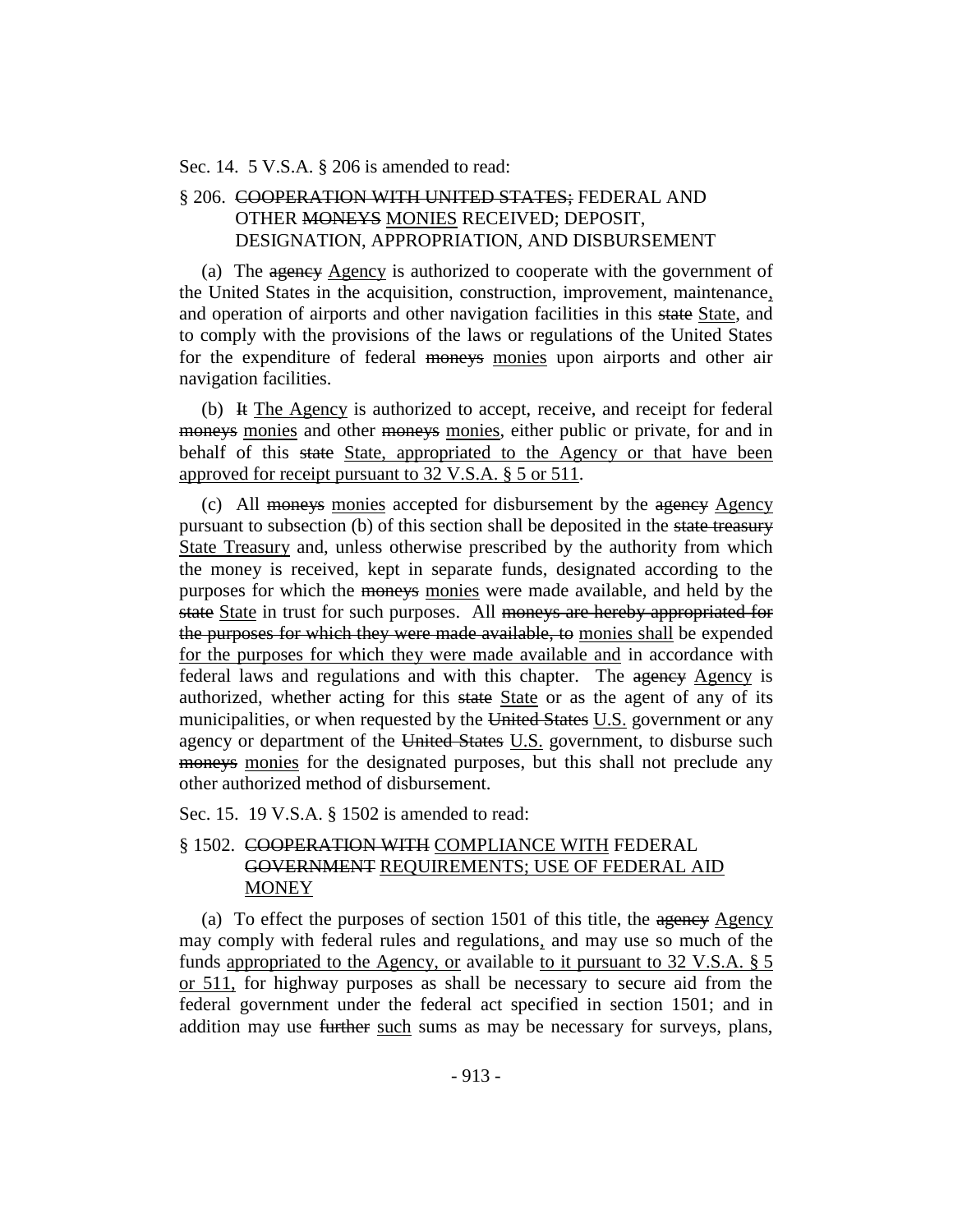specifications, estimates, and assistance necessary to carry out the provisions of this chapter.

(b) To carry out the transportation planning process required by the Intermodal Surface Transportation Efficiency Act of 1991 (the Act), Pub. L. No. 102-240, § 1024, 105 Stat. 1914, 1955 (1991) (now codified at 23 U.S.C. § 134), as may be amended, the governor Governor shall designate a metropolitan planning organization for any urbanized area of more than 50,000 population and may take other action necessary to ensure the state's State's compliance with the federal act Act and any federal regulations pertaining to the act Act. A designation of a metropolitan planning organization shall remain in effect until revoked by the governor Governor.

Sec. 16. 19 V.S.A. chapter 1 is amended to read:

## CHAPTER 1. STATE HIGHWAY LAW; GENERAL TRANSPORTATION PROVISIONS

\* \* \*

#### § 7. SECRETARY; POWERS AND DUTIES

(a) The Agency shall be under the direction and supervision of a Secretary, who shall be appointed by the Governor with the advice and consent of the Senate and shall serve at the pleasure of the Governor.

(b) The Secretary shall be responsible to the Governor and shall plan, coordinate, and direct the functions vested in the Agency in accord with the transportation policies established by the Agency under section 10b of this title.

(c) The Secretary may, with the approval of the Governor, transfer classified positions between the Department, Divisions, and other components of the Agency, subject only to personnel laws and rules.

(d) The Secretary shall determine the administrative, operational, and functional policies of the Agency and be accountable to the Governor for these determinations. The Secretary shall exercise the powers and shall perform the duties required for the Agency's effective administration.

(e) In addition to other duties imposed by law, the Secretary shall:

(1) administer the laws assigned to the Agency;

(2) coordinate and integrate the work of the Agency;

(3) supervise and control all staff functions; and

(4) whenever the Agency is developing preliminary plans for a new or replacement maintenance facility or salt shed, first conduct a review of all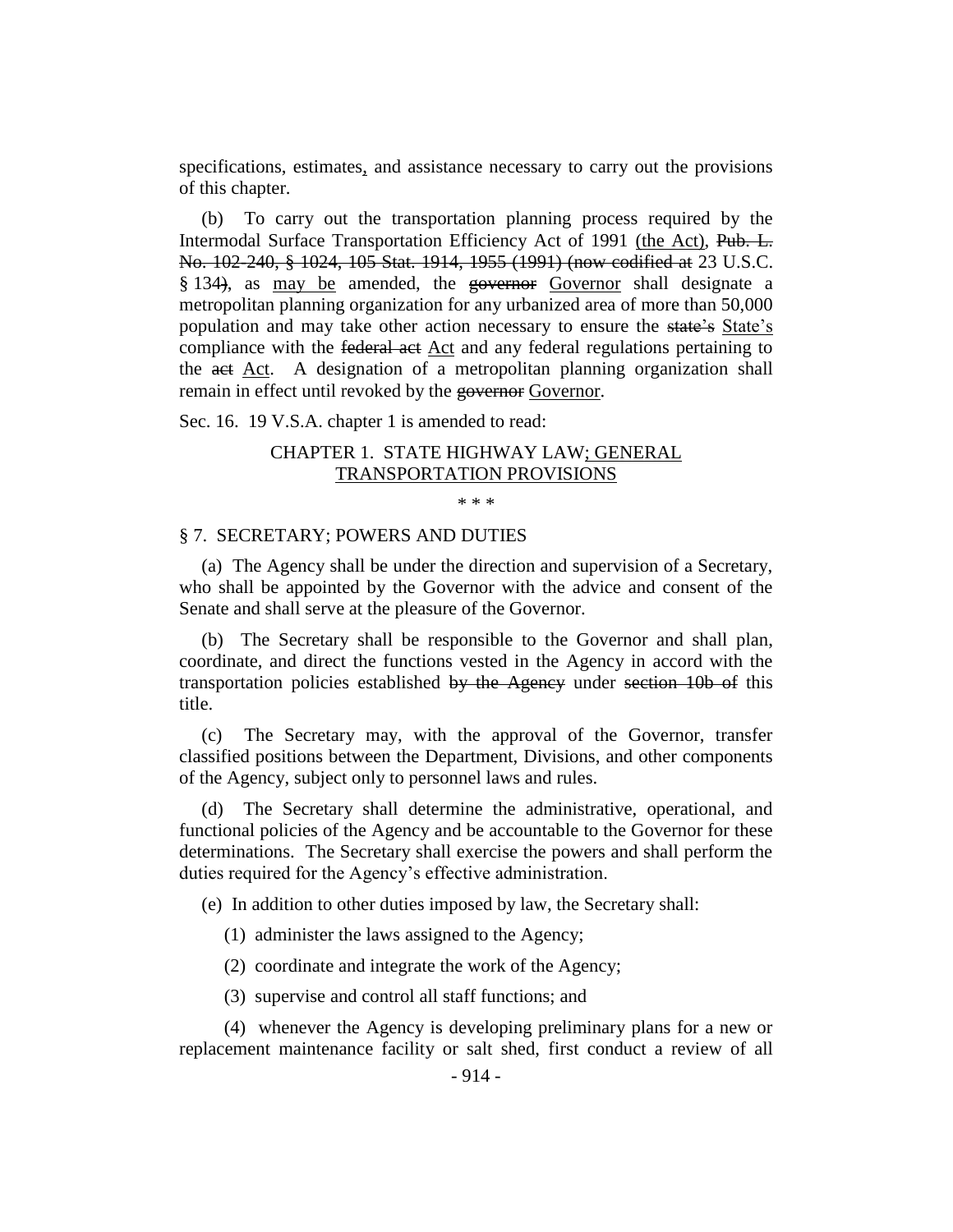previously developed building plans and give priority to utilizing a common, uniform, preexisting design.

(f) The Secretary may, within the authority of relevant State and federal statutes and regulations:

(1) within the authority of relevant State and federal statutes and regulations, transfer appropriations or parts of appropriations within or between the department, divisions, and sections;

(2) cooperate with the appropriate federal agencies and receive federal funds in support of programs within the Agency;

(3) submit plans and reports, and in other respects comply with federal laws and regulations which pertain to programs administered by the Agency;

(4) make rules consistent with the law for the internal administration of the Agency and its programs;

(5) create advisory councils or committees as he or she deems necessary within the Agency, and appoint the members for a term not exceeding his or hers. Councils or committees created pursuant to this subdivision may include persons who are not officers or employees of the Agency;

(6) provide training and instruction for any employees of the Agency at the expense of the Agency, and provide training and instruction for employees of Vermont municipalities. Where appropriate, the Secretary may provide training and instruction for municipal employees at the expense of the Agency;

(7) organize, reorganize, transfer, or abolish sections and staff function sections within the Agency; except however, the Secretary may not alter the number of highway districts without legislative approval.

(8) [Deleted.] [Repealed.]

\* \* \*

\* \* \* Middlebury Rail Tunnel Project \* \* \*

#### Sec. 17. MIDDLEBURY RAIL TUNNEL PROJECT

Notwithstanding 5 V.S.A. § 3670(a) and (b), the Middlebury WCRS(23) Project (to replace the existing Merchants Row and Main Street bridges over the Vermont Railway line and to lower the grade of the Vermont Railway line) may be constructed without the prior approval of the Transportation Board to provide a minimum vertical clearance of  $21'$  0" over the highest track elevation, but only if the Agency, Vermont Railway, Inc., and any affected municipality agree in writing to the 21' 0" minimum vertical clearance.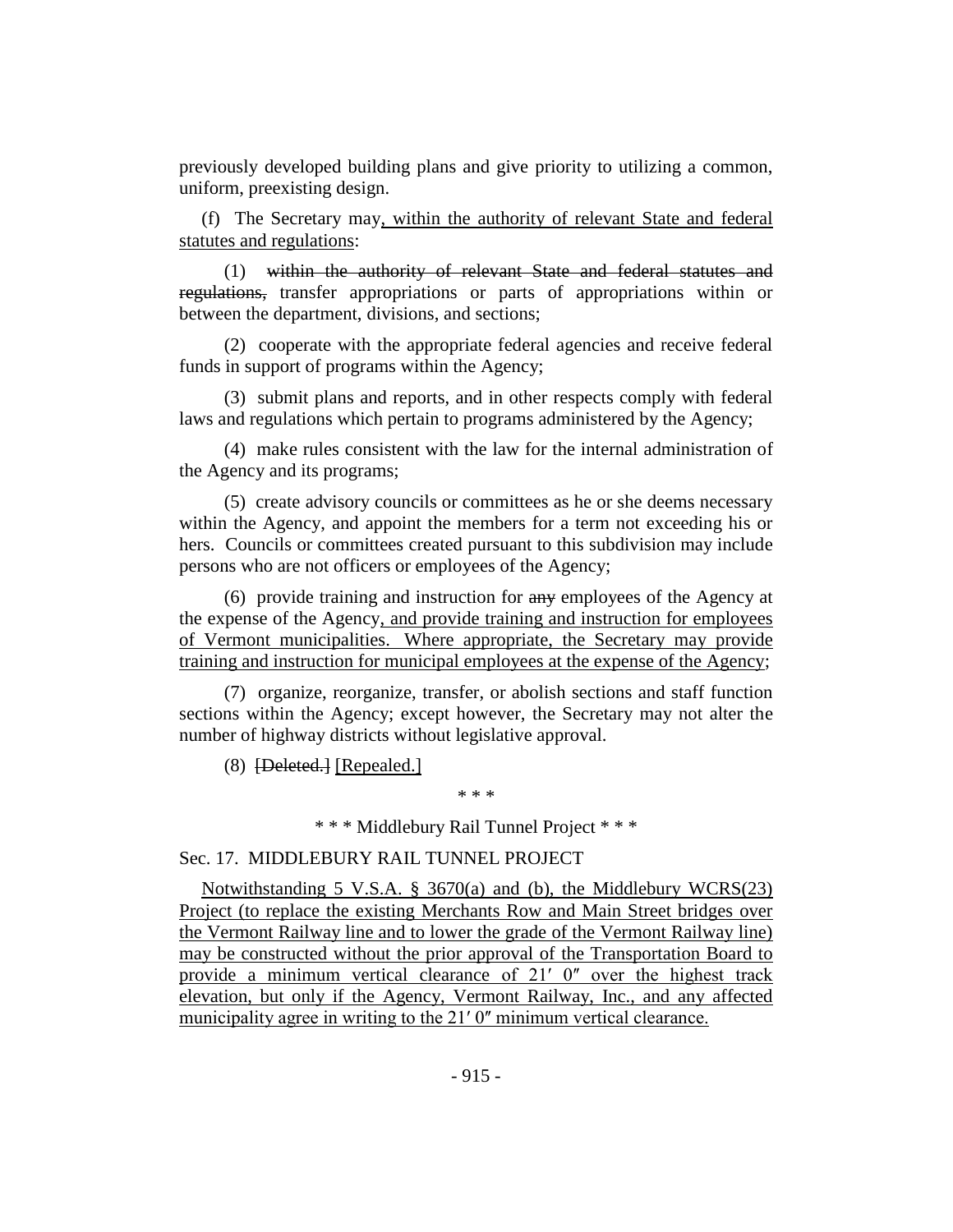\* \* \* Potable Water Supply and Wastewater Systems Permits \* \* \*

Sec. 18. 10 V.S.A. § 1974 is amended to read:

#### § 1974. EXEMPTIONS

Notwithstanding any other requirements of this chapter, the following projects and actions are exempt:

\* \* \*

(7) the subdivision of an unimproved or improved lot or campground where the subdivision results from a transfer of property for a highway or other transportation project that is authorized under the State's enacted Transportation Program or is an emergency project within the meaning of 19 V.S.A. § 10g(h), regardless of whether the State or the municipality has commenced any condemnation proceedings in connection with the project.

\* \* \* Highway Division Director \* \* \*

Sec. 19. 19 V.S.A. § 9(a) is amended to read:

(a) A director shall administer each division created within the agency Agency. The secretary Secretary shall appoint the directors, who shall be exempt from the classified service. The Director of the Highway Division shall be licensed as a professional engineer.

\* \* \* Clean Water \* \* \*

Sec. 20. 19 V.S.A. § 38 is amended to read:

#### § 38. TRANSPORTATION ALTERNATIVES GRANT PROGRAM

\* \* \*

(f) Each year, \$200,000.00 \$1,100,000.00 of the Grant Program funds, or such lesser sum if all eligible applications amount to less than \$200,000.00 \$1,100,000.00, shall be reserved for municipalities for environmental mitigation projects relating to stormwater and highways, including eligible salt and sand shed projects. Grant awards for eligible projects shall not exceed \$50,000.00 per project. Regarding the balance of Grant Program funds, in evaluating applications for Transportation Alternatives grants, the Transportation Alternatives Grant Committee shall give preferential weighting to projects involving as a primary feature a bicycle or pedestrian facility. The degree of preferential weighting and the circumstantial factors sufficient to overcome the weighting shall be in the complete discretion of the Transportation Alternatives Grant Committee.

\* \* \*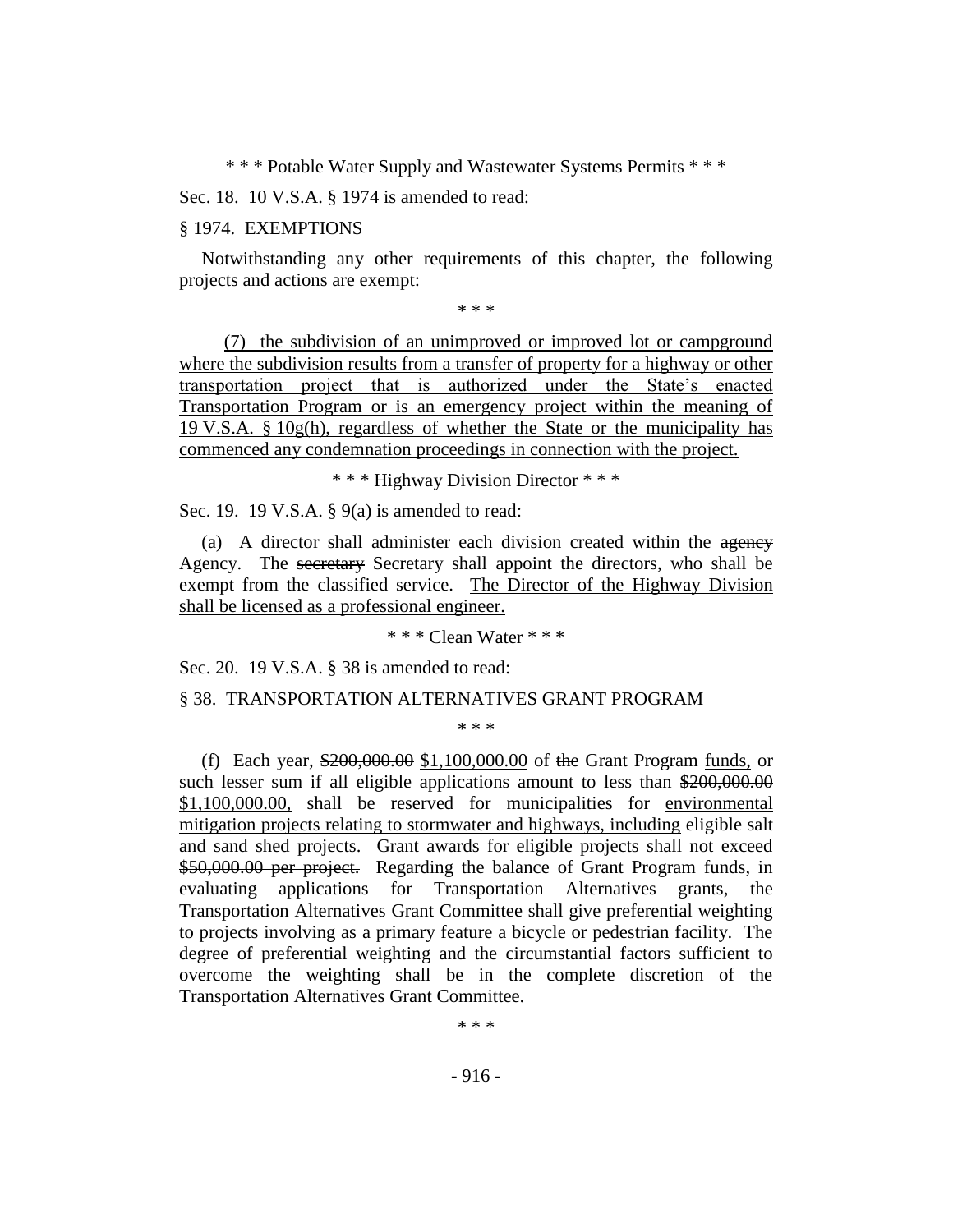Sec. 21. 19 V.S.A. § 306(i) is added to read:

(i) Monies disbursed from the Clean Water Fund established in 10 V.S.A. § 1388 for municipalities for environmental mitigation projects related to stormwater and highways shall be administered by the Agency through the Municipal Mitigation Grant Program. Grants provided to municipalities under the Program shall be matched by local funds sufficient to cover 20 percent of the project costs.

\* \* \* State Highway Bridge Program; Causeway Scoping Study \* \* \*

#### Sec. 22. STATE HIGHWAY BRIDGE PROGRAM

(a) The following project is added to the State Highway Bridge Program: Missisquoi Bay Causeway Scoping Study.

(b) Spending authority for the Missisquoi Bay Causeway Scoping Study is authorized as follows:

| FY 16            | <b>As Proposed</b> | As Amended | Change   |  |
|------------------|--------------------|------------|----------|--|
| <b>PE</b>        | $\theta$           | 125,000    | 125,000  |  |
| Construction     | 0                  | 0          |          |  |
| Total            | $\Omega$           | 125,000    | 125,000  |  |
| Sources of funds |                    |            |          |  |
| <b>State</b>     | 0                  | 0          | $\Omega$ |  |
| <b>TIB</b>       | 0                  | 0          | 0        |  |
| Federal          | 0                  | 100,000    | 100,000  |  |
| Special          | 0                  | 25,000     | 25,000   |  |
| Total            | 0                  | 125,000    | 125,000  |  |

\* \* \* Motor Fuel Transportation Infrastructure Assessment \* \* \*

Sec. 23. 23 V.S.A. § 3106 is amended to read:

#### § 3106. IMPOSITION, RATE, AND PAYMENT OF TAX

(a)(1) Except for sales of motor fuels between distributors licensed in this State, which sales shall be exempt from the taxes and assessments authorized under this section, unless exempt under the laws of the United States at the time of filing the report required by section 3108 of this title, each distributor shall pay to the Commissioner:

(A) a tax of \$0.121 upon each gallon of motor fuel sold by the distributor; and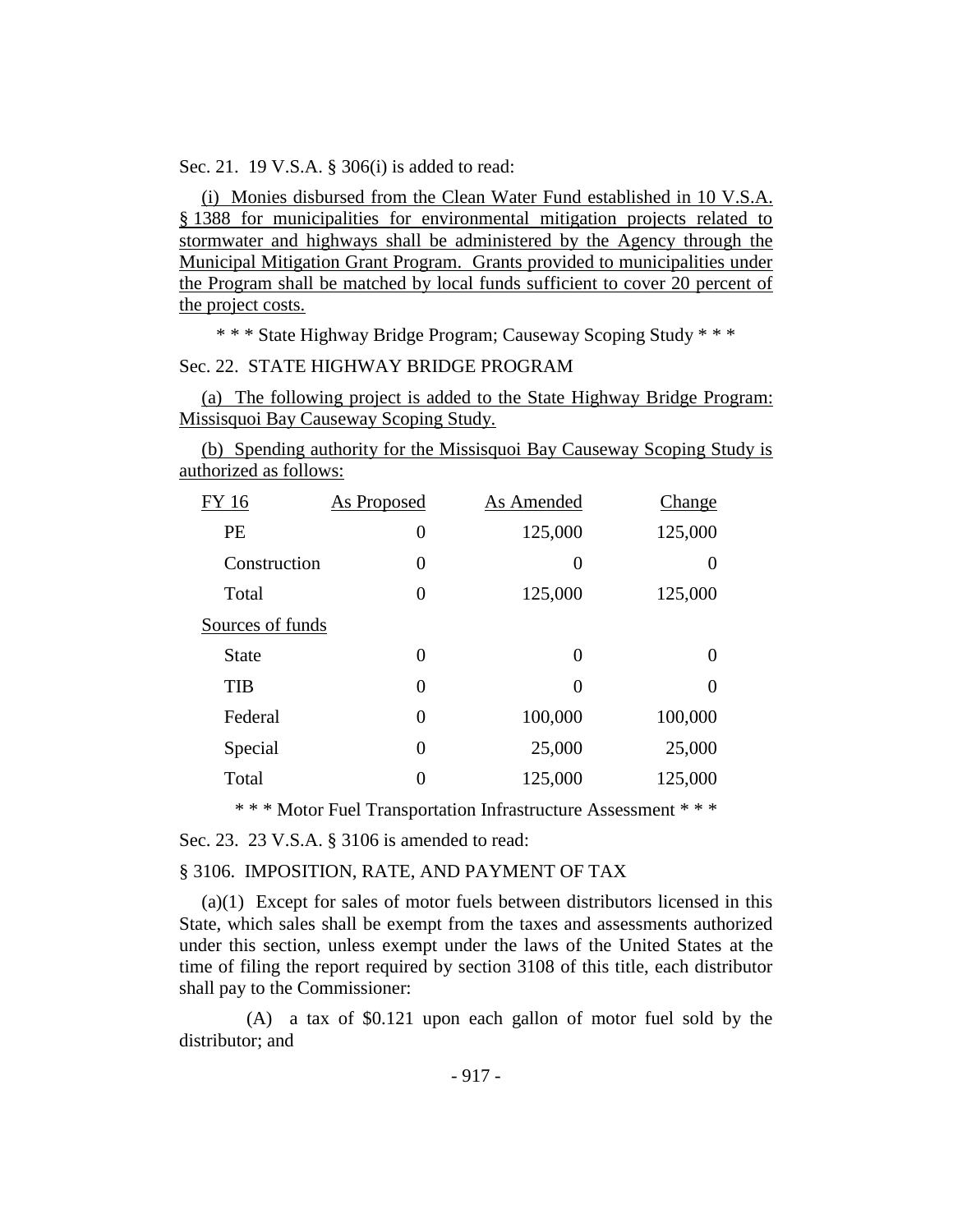(B) the following assessments<del>, which shall be levied on the</del> tax-adjusted retail price of gasoline as defined herein:

(i) a motor fuel transportation infrastructure assessment in the amount of that is the greater of:

(I) \$0.0396; or

(II) two percent of the tax-adjusted retail price upon each gallon of motor fuel sold by the distributor; and

(ii) a fuel tax assessment, which shall be used exclusively for transportation purposes and not be transferred from the Transportation Fund, that is the greater of:

(I) \$0.134 per gallon; or

(II) four percent of the tax-adjusted retail price or \$0.18 per gallon, whichever is less, upon each gallon of motor fuel sold by the distributor.

\* \* \*

\* \* \* Welcome Center and Airport Namings \* \* \*

Sec. 24. 29 V.S.A. § 821(a) is amended to read:

(a) State buildings.

\* \* \*

(11) "Senator James M. Jeffords Welcome Center" shall be the name of the Welcome Center in Bennington.

(12) "Northeast Kingdom International Airport" shall be the name of the Newport State Airport in Coventry.

\* \* \* Process for Naming of Transportation Facilities \* \* \*

Sec. 25. 10 V.S.A. § 152 is amended to read:

§ 152. AUTHORITY TO NAME ROADS AND GEOGRAPHIC LOCATIONS

The board of libraries Board of Libraries is hereby designated the state State agency to name roads and geographic locations including but not limited to mountains, streams, lakes, and ponds upon petition signed by not less than 25 interested persons or by petition of an administrative department of the state State.

Sec. 26. 10 V.S.A. § 153 is amended to read:

§ 153. PROCEDURE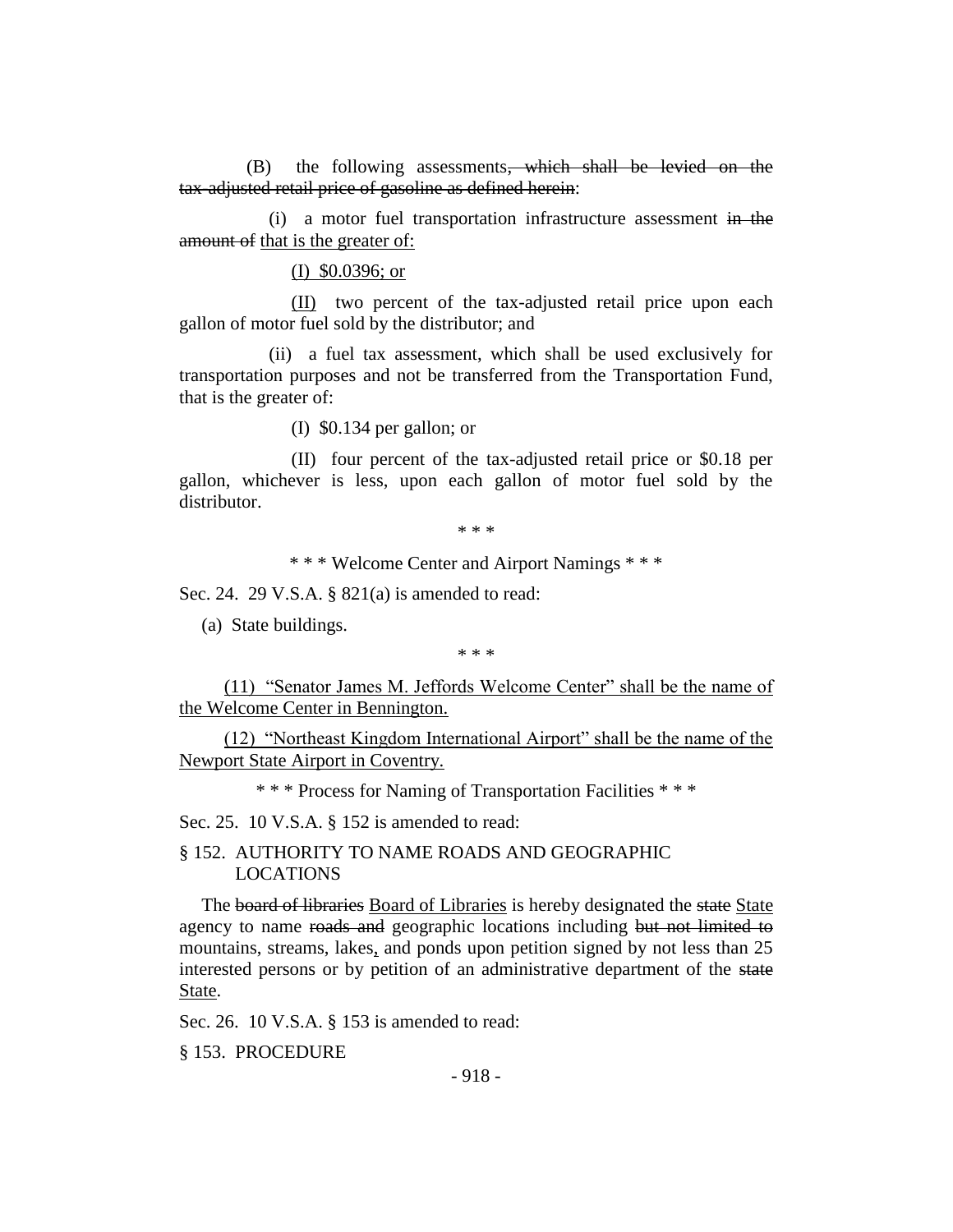When the board Board receives a petition to act under section 152 of this title it shall give reasonable notice to each administrative department of the state State having jurisdiction of the road or location to be named, and to each town in which the road or location lies of the time and place when it will hear all interested parties.

Sec. 27. 19 V.S.A. § 5 is amended to read:

#### § 5. TRANSPORTATION BOARD; POWERS AND DUTIES

(a) The regulatory and quasi-judicial functions relating to transportation shall be vested in the transportation board.

(b) Notwithstanding subsection (a) of this section, Board, except that the duties and responsibilities of the commissioner of motor vehicles Commissioner of Motor Vehicles in Titles 23 and 32, including all quasi-judicial powers, shall continue to be vested in that individual the Commissioner.

(b)(1) Except as otherwise authorized by law, the Board is the sole authority responsible for naming transportation facilities owned, controlled, or maintained by the State, including highways and the bridges thereon, airports, rail facilities, rest areas, and welcome centers. The Board shall exercise its naming authority only upon petition of the legislative body of a municipality of the State, of the head of an Executive Branch agency or department of the State, or of 50 Vermont residents.

(2) The Board shall hold a public hearing for each facility requested to be named. The Board shall adopt rules governing notice and conduct of hearings, the standards to be applied in rendering decisions under this subsection, and any other matter necessary for the just disposition of naming requests. The Board shall issue a decision, which shall be subject to review on the record by a Superior Court pursuant to Rule 74 of the Vermont Rules of Civil Procedure. The Board may delegate the responsibility to hold a hearing to a hearing officer or a single Board member, subject to the procedure of subsection (c) of this section, but shall not be bound by 3 V.S.A. chapter 25 in carrying out its duties under this subsection.

(c) The board Board may delegate the responsibility to hear quasi-judicial matters, and other matters as it may deem appropriate, to a hearing examiner or a single board Board member, to hear a case and make findings in accordance with 3 V.S.A. chapter 25 of Title 3, except that highway condemnation proceedings shall be conducted pursuant to the provisions of chapter 5 of this title. A hearing examiner or single board Board member so appointed shall report his or her findings of fact in writing to the board Board. Any order resulting therefrom shall be rendered only by a majority of the board Board.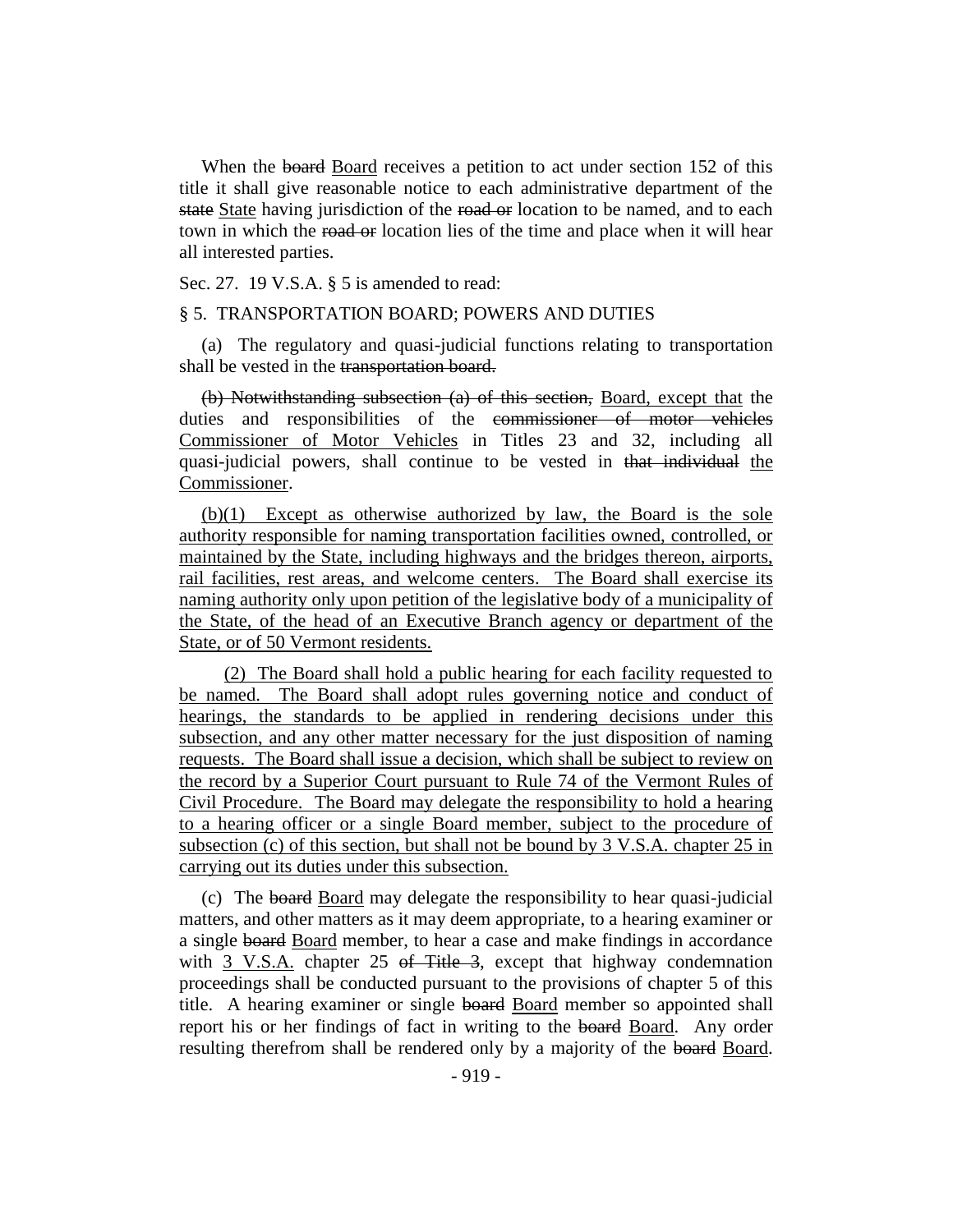Final orders of the board Board may be reviewed on the record by the superior court a Superior Court pursuant to Rule 74 of the Vermont Rules of Civil Procedure.

\* \* \*

\* \* \* Byways Advisory Council; Scenic Roads and Byways \* \* \*

Sec. 28. REPEAL

10 V.S.A. § 425 (Byways Advisory Council) is repealed.

Sec. 29. 19 V.S.A. chapter 25 is amended to read:

## CHAPTER 25. SCENIC ROADS

### § 2501. STATE SCENIC ROADS AND BYWAYS; DESIGNATION AND DISCONTINUANCE

(a) On the recommendation of the Byways Advisory Council of the municipalities through which a proposed or existing State Scenic Road or Byway passes and of the regional planning commissions that serve such municipalities, the Transportation Board may designate or discontinue any State highway, or portion of a State highway, as a State Scenic Road or Byway, in accordance with standards adopted by the Board by rule. The Board shall hold a public hearing on the recommendation, giving notice thereof to the municipalities and regional planning commissions, the Secretary, and the Commissioner of Tourism and Marketing, and shall submit a copy of its findings and decision together with its findings to the Byways Advisory Council to these parties within 60 days after receipt of the recommendation. The hearing shall be held in the vicinity of the proposed seenic highway State Scenic Road or Byway.

(b) [Repealed.]

(c) A State Scenic Road or Byway shall not be reconstructed or improved unless the reconstruction or improvement is conducted in accordance with the Agency of Transportation's Vermont Design Standards, as amended. Signs along State Scenic Roads and Byways shall comply with the Federal Highway Administration's Manual on Uniform Traffic Control Devices, as amended.

## § 2502. TOWN SCENIC ROADS; DESIGNATION AND DISCONTINUANCE

(a) On recommendation of the planning commission of a municipality, or on the initiative of the legislative body of a municipality, a legislative body may, after one public hearing warned for the purpose, designate or discontinue any town highway or portion of a town highway as a town scenic highway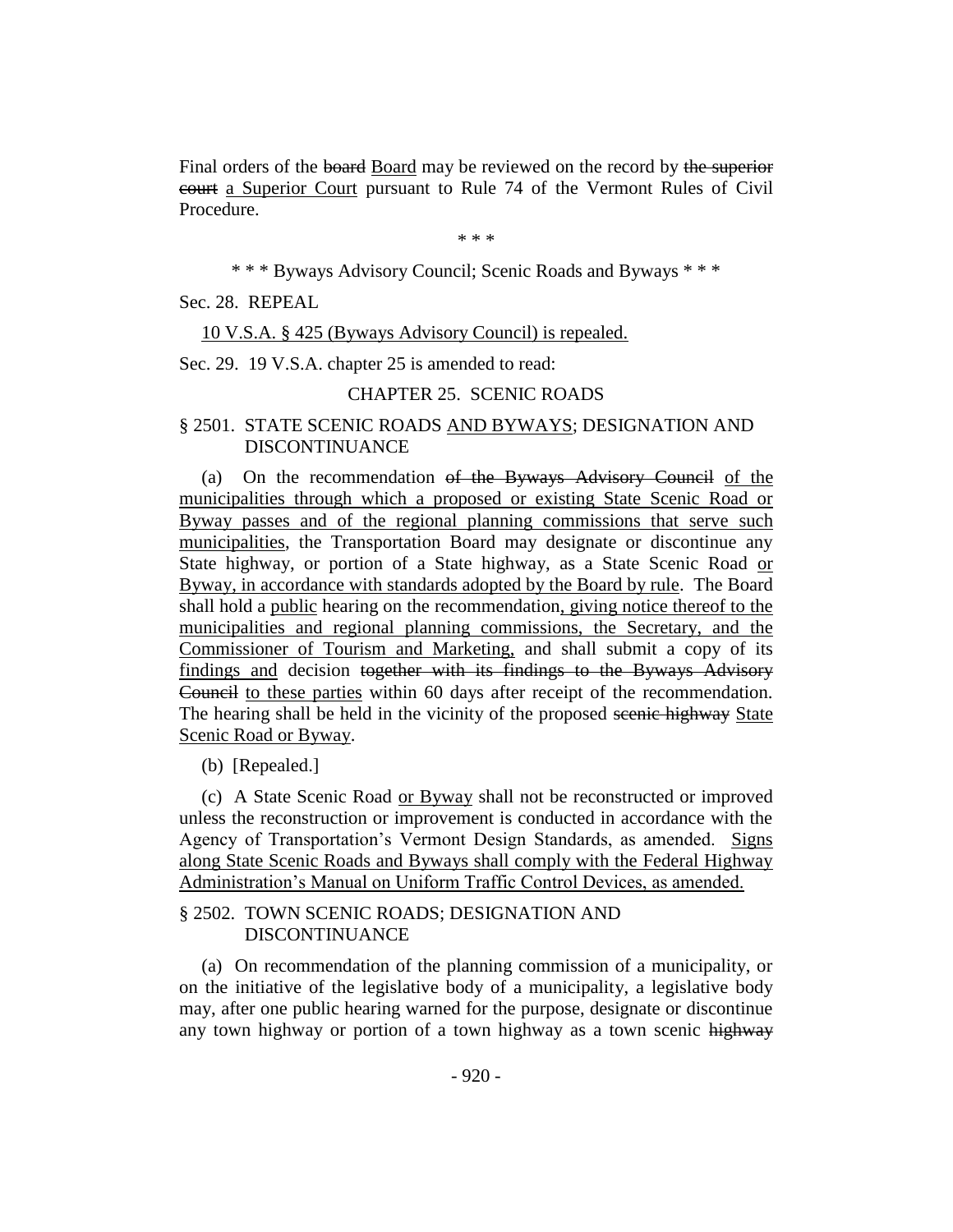road. Such action by the legislative body may be petitioned by the registered voters of the municipality pursuant to the provisions of 24 V.S.A. § 1973.

(b) A town scenic road may be reconstructed or improved in a manner consistent with the agency of transportation's Agency's Vermont Design Standards, as amended. A class 1, 2, or 3 scenic highway road shall still be eligible to receive aid pursuant to the provisions of this title. Signs along town scenic roads shall comply with the Federal Highway Administration's Manual on Uniform Traffic Control Devices, as amended.

#### (c) [Repealed.]

#### § 2503. REGISTER

The agency of transportation Agency may annually publish a register containing a listing of all state State and locally designated scenic roads and byways. Any listing shall include the mileage of each road or byway and any special, natural, historical, or scenic attractions on the road or byway.

#### § 2504. ADDITIONAL FUNDS

The agency Agency, and any qualifying municipality, shall have within the authority  $\leftrightarrow$  of State and federal law, may accept and spend any funds made available to them for the purpose of enhancing or establishing designated scenic roads or byways.

#### § 2505. RIGHTS OF ADJACENT LANDOWNERS

Nothing in this chapter shall preclude the rights of a landowner from developing property adjacent to a designated scenic road or byway, so long as the development is in accordance with existing law or ordinance.

\* \* \* Utility Transmission System Plans; Notification of Public Meetings \* \* \*

Sec. 30. 30 V.S.A. § 218c(d)(2) is amended to read:

(2) Prior to the adoption of any Transmission System Plan, a utility preparing a Plan shall host at least two public meetings at which it shall present a draft of the Plan and facilitate a public discussion to identify and evaluate nontransmission alternatives. The meetings shall be at separate locations within the State, in proximity to the transmission facilities involved or as otherwise required by the Board, and each shall be noticed by at least two advertisements, each occurring between one and three weeks prior to the meetings, in newspapers having general circulation within the State and within the municipalities in which the meetings are to be held. Copies of the notices shall be provided to the Public Service Board, the Department of Public Service, any entity appointed by the Public Service Board pursuant to subdivision 209(d)(2) of this title, the Agency of Natural Resources, the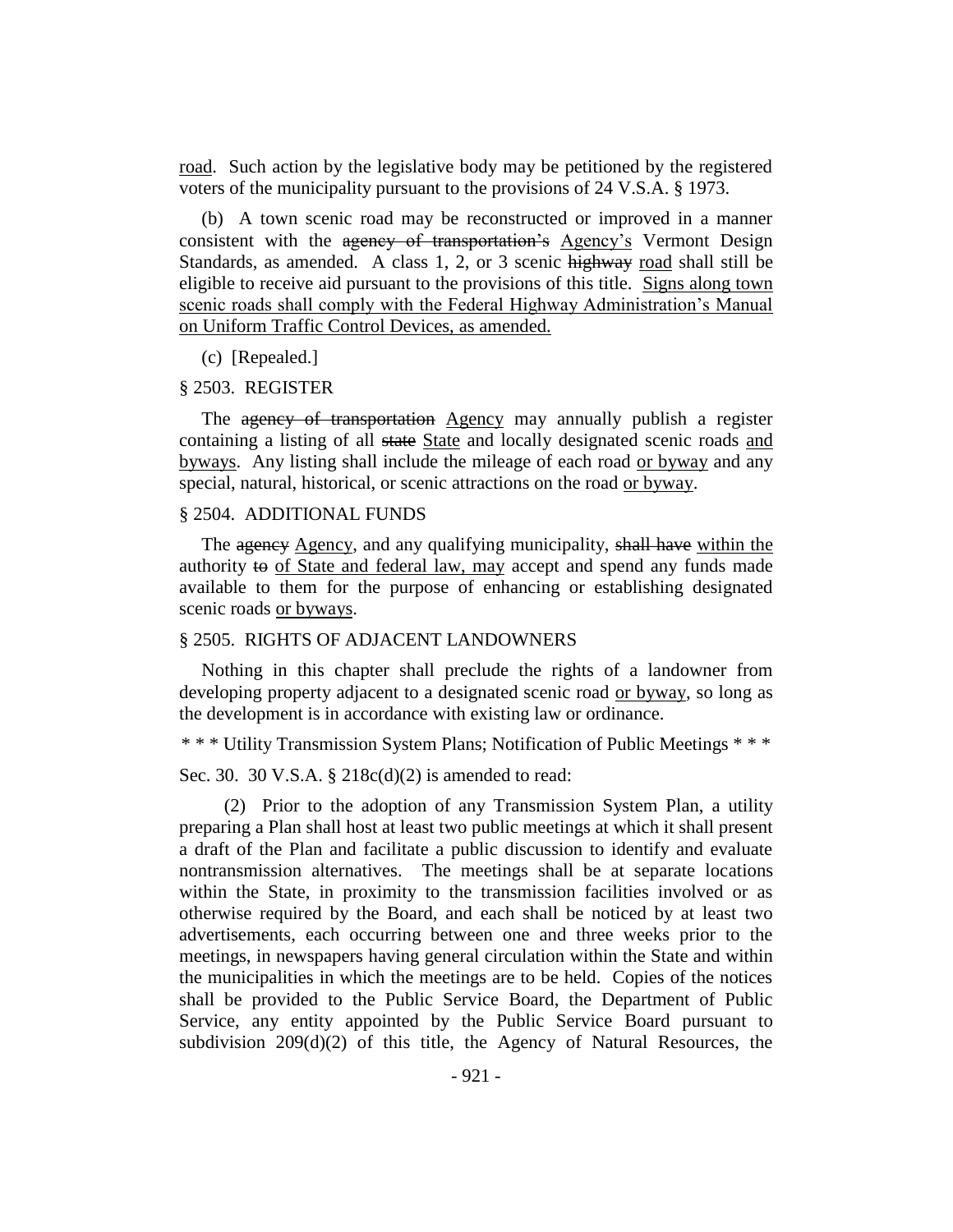Division for Historic Preservation, the Department of Health, the Byways Advisory Council, the Agency of Transportation, the Attorney General, the chair of each regional planning commission, each retail electricity provider within the State, and any public interest group that requests, or has made a standing request for, a copy of the notice. A verbatim transcript of the meetings shall be prepared by the utility preparing the Plan, shall be filed with the Public Service Board and the Department of Public Service, and shall be provided at cost to any person requesting it. The Plan shall contain a discussion of the principal contentions made at the meetings by members of the public, by any State agency, and by any utility.

\* \* \* Notice of Hearing on Petition for Certificate of Public Good \* \* \*

Sec. 31. 30 V.S.A. § 248(a)(4) is amended to read:

(4)(A) With respect to a facility located in the State, the Public Service Board shall hold a nontechnical public hearing on each petition for such finding and certificate in at least one county in which any portion of the construction of the facility is proposed to be located.

(B) The Public Service Board shall hold technical hearings at locations which it selects.

(C) At the time of filing its application with the Board, copies shall be given by the petitioner to the Attorney General and the Department of Public Service, and, with respect to facilities within the State, the Department of Health, Agency of Natural Resources, Historic Preservation Division, Agency of Transportation, Agency of Agriculture, Food and Markets, and to the chairperson chair or director of the municipal and regional planning commissions and the municipal legislative body for each town and city in which the proposed facility will be located. At the time of filing its application with the Board, the petitioner shall give the Byways Advisory Council notice of the filing.

\* \* \*

\* \* \* Property Transfer Tax Return; Exemption \* \* \*

Sec. 32. 32 V.S.A. § 9606(d) is amended to read:

(d) The property transfer tax return shall not be required of properties qualified for the exemption stated in subdivision  $9603(17)$  of this title, or qualified for the exemption stated in subdivision 9603(2) of this title if the transfer is of an interest in property for highway purposes and the consideration for the transfer is \$10,000.00 or less. A public utility An entity acquiring such properties shall notify the listers of a municipality of the grantors, grantees, consideration, date of execution, and location of the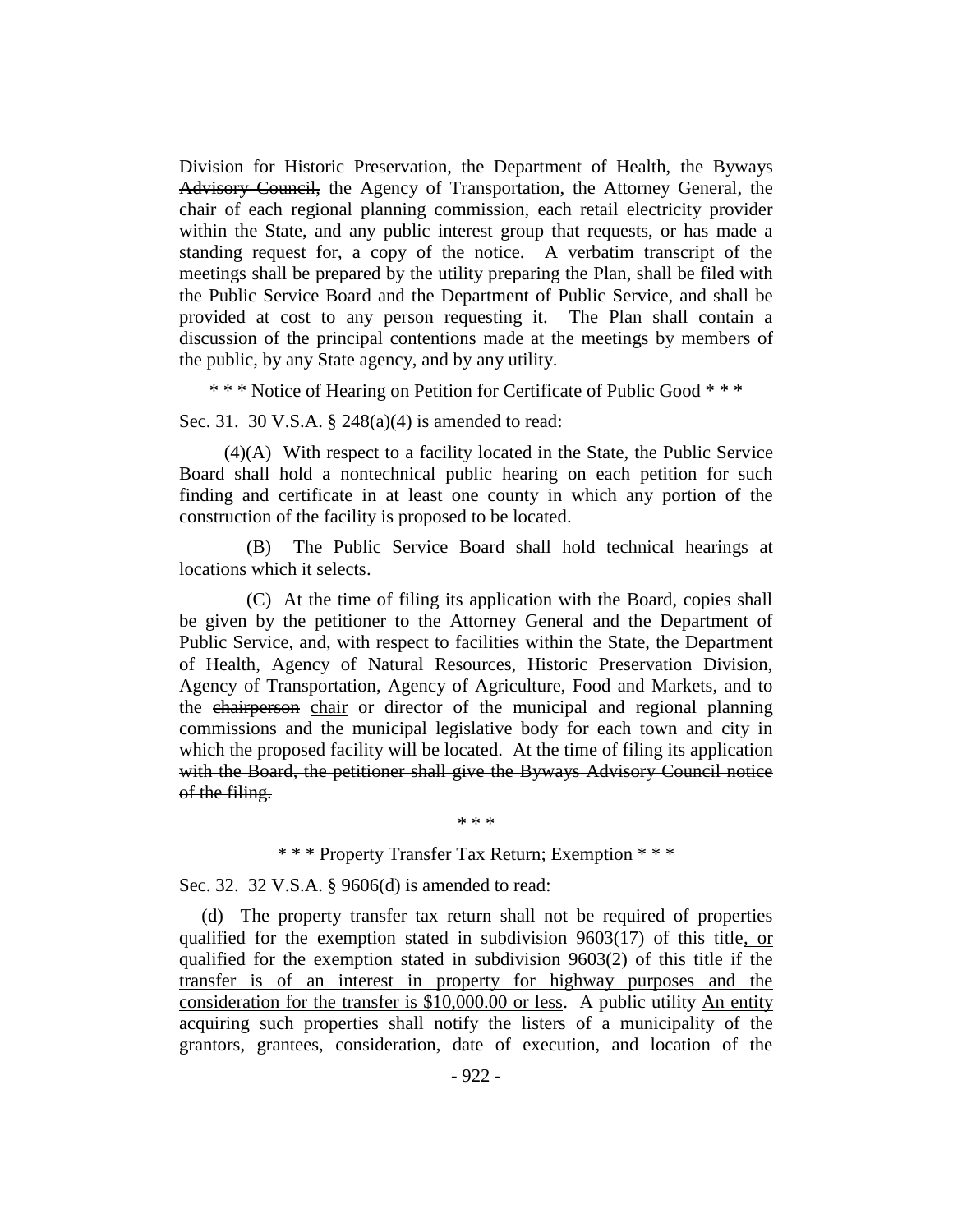easement property when it files for recording a deed transferring a utility line easement that does not require a transfer tax return under this subsection.

\* \* \* Tax on Gains from the Sale or Exchange of Land; Exemption \* \* \*

Sec. 33. 32 V.S.A. § 10002(q) is added to read:

(q) Also excluded from the definition of "land" is a transfer of property to the State of Vermont or a municipality for a project that is authorized under the State's enacted Transportation Program or for an emergency project within the meaning of 19 V.S.A. § 10g(h), regardless of whether the State or the municipality has commenced any condemnation proceedings.

\* \* \* Evaluation of Adopt a Park and Ride Program \* \* \*

## Sec. 34. EVALUATION OF ADOPT A PARK AND RIDE PROGRAM

The Agency shall evaluate the merits of implementing an Adopt a Park and Ride Program, whereby organizations volunteer to clean up litter at State Park and Ride facilities with permission of the Agency. On or before January 15, 2016, the Agency shall either begin to implement such a Program or report back to the House and Senate Committees on Transportation on the reasons it does not recommend implementing a Program.

\* \* \* Effective Dates \* \* \*

Sec. 35. EFFECTIVE DATES

This act shall take effect on July 1, 2015, except that:

(1) Sec. 21 (administration of certain Clean Water Fund monies through the Municipal Mitigation Grant Program) shall take effect if and when the Clean Water Fund is established; and

(2) Secs. 25–27 (naming of State transportation facilities) shall take effect on March 1, 2016.

(Committee vote: 5-0-0)

(For House amendments, see House Journal for March 25, 2015, page 643)

**Reported favorably by Senator Westman for the Committee on Finance.**

(Committee vote: 7-0-0)

#### **ORDERED TO LIE**

## **S. 137.**

An act relating to penalties for selling and dispensing marijuana.

**PENDING ACTION:** Committee Bill for Second Reading

- 923 -